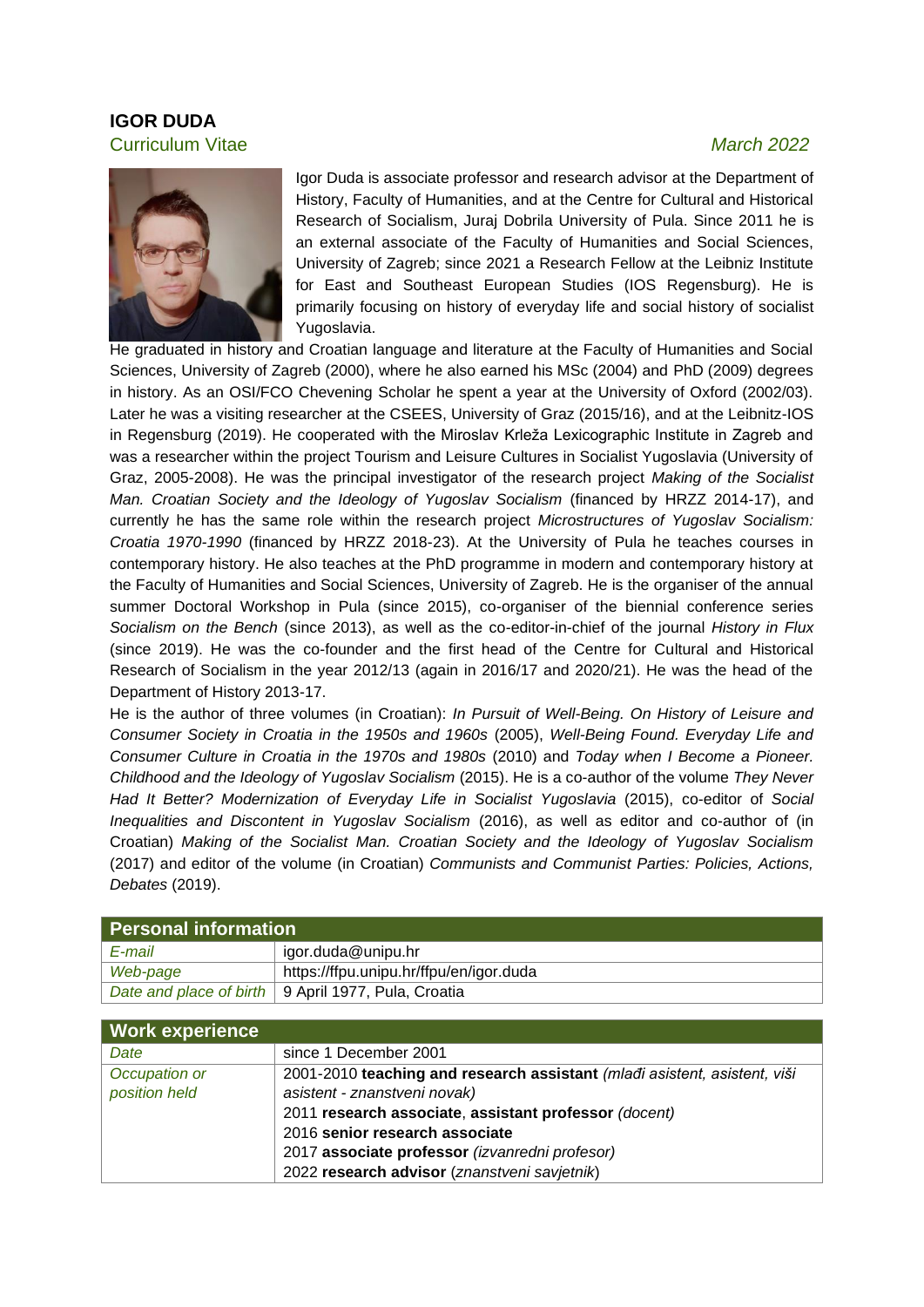| Name and address          | Juraj Dobrila University of Pula, Faculty of Humanities, Department of           |  |  |
|---------------------------|----------------------------------------------------------------------------------|--|--|
| of employer               | History - Sveučilište Jurja Dobrile u Puli, Filozofski fakultet, Odsjek za       |  |  |
|                           | povijest, Matetića Ronjgova 1, 52100 Pula, Croatia                               |  |  |
| Courses taught            | BA level: Introduction into Croatian Contemporary History, History of the        |  |  |
|                           | Consumer Society in the 20th Century, Socialist Man: Yugoslav Case, History      |  |  |
|                           | of Leisure and Tourism                                                           |  |  |
|                           | MA level: Croatian Everyday Life in Socialism, Contemporary History              |  |  |
|                           | Workshop, Research in Contemporary History                                       |  |  |
| Other courses taught      | PhD program in modern and contemporary history at the University of              |  |  |
|                           | Zagreb, Faculty of Humanities and Social Sciences: course Everyday Life of       |  |  |
|                           | Socialist Croatia (since 2011)                                                   |  |  |
|                           | Croatian Seminar for Foreign Slavists (Hrvatski seminar za strane slaviste:      |  |  |
|                           | Zagrebačka slavistička škola), Dubrovnik, organized by University of Zagreb,     |  |  |
|                           | Faculty of Humanities and Social Sciences, course Croatian Society in            |  |  |
|                           | Socialism: Everyday Life and Modernization (2013 and 2014)                       |  |  |
| Other activities at the   | supervisor of 130 BA and MA theses (2006-2021) in contemporary history;          |  |  |
| <b>University of Pula</b> | coordinator of the Bologna Process at the Department of History 2004-2008,       |  |  |
|                           | member of the Council of the Department/Faculty of Humanities 2007-2009          |  |  |
|                           | and 2011-17, member of the University Board for teaching and students            |  |  |
|                           | 2010-2012; co-founder of the Assistants' Day, annual conference of the           |  |  |
|                           | assistants of the University of Pula since 2009; co-editor of the issues         |  |  |
|                           | 8/2010, 12/2014 and 14/2016 of Tabula, journal of the Faculty of Humanities;     |  |  |
|                           | co-founder of the Centre for Cultural and Historical Research of Socialism       |  |  |
|                           | and its head 2012-2013 and 2016-2017; head of the Department of History          |  |  |
|                           | 2013-2017; winner of the University's annual award in 2016; since 2019 co-       |  |  |
|                           | editor-in-chief of History in Flux, the new journal of the Department of History |  |  |
| Fellowships abroad        | Erasmus, University of Regensburg and IOS Regensburg, January 2013,              |  |  |
|                           | short stay for research and teaching;                                            |  |  |
|                           | Visiting fellow at the Centre for Southeast European Studies, University         |  |  |
|                           | of Graz, summer semester 2015/16;                                                |  |  |
|                           | Guest researcher at the The Leibniz Institute for East and Southeast             |  |  |
|                           | European Studies in Regensburg, June-July 2019.                                  |  |  |

| <b>Education</b>                 |                                                                                                                |  |  |
|----------------------------------|----------------------------------------------------------------------------------------------------------------|--|--|
| Degree date                      | 2000                                                                                                           |  |  |
| <b>Title</b>                     | BA in history, BA in Croatian language and literature (profesor povijesti i                                    |  |  |
|                                  | hrvatskog jezika i književnosti)                                                                               |  |  |
| <i><u><b>Institution</b></u></i> | University of Zagreb, Faculty of Humanities and Social Sciences -                                              |  |  |
|                                  | Sveučilište u Zagrebu, Filozofski fakultet                                                                     |  |  |
| Degree date                      | 2004                                                                                                           |  |  |
| <b>Title</b>                     | MSc in history (magistar znanosti, mr. sc.)                                                                    |  |  |
| <i><u><b>Institution</b></u></i> | University of Zagreb, Faculty of Humanities and Social Sciences                                                |  |  |
| Degree date                      | 2009                                                                                                           |  |  |
| <b>Title</b>                     | PhD in Croatian history (doktor znanosti, dr. sc.)                                                             |  |  |
| <i><b>Institution</b></i>        | University of Zagreb, Faculty of Humanities and Social Sciences                                                |  |  |
| Scholarship abroad               | OSI/FCO Chevening Scholarship, University of Oxford, academic year<br>2002/2003, visiting postgraduate student |  |  |

| Research projects         |                                                          |  |
|---------------------------|----------------------------------------------------------|--|
| Duration                  | 2005-2008                                                |  |
| <b>Project title</b>      | Tourism and Leisure Cultures in Socialist Yugoslavia     |  |
| <b>Status</b>             | researcher                                               |  |
| <i><b>Institution</b></i> | Karl-Franzens-Universität Graz, Institut für Geschichte, |  |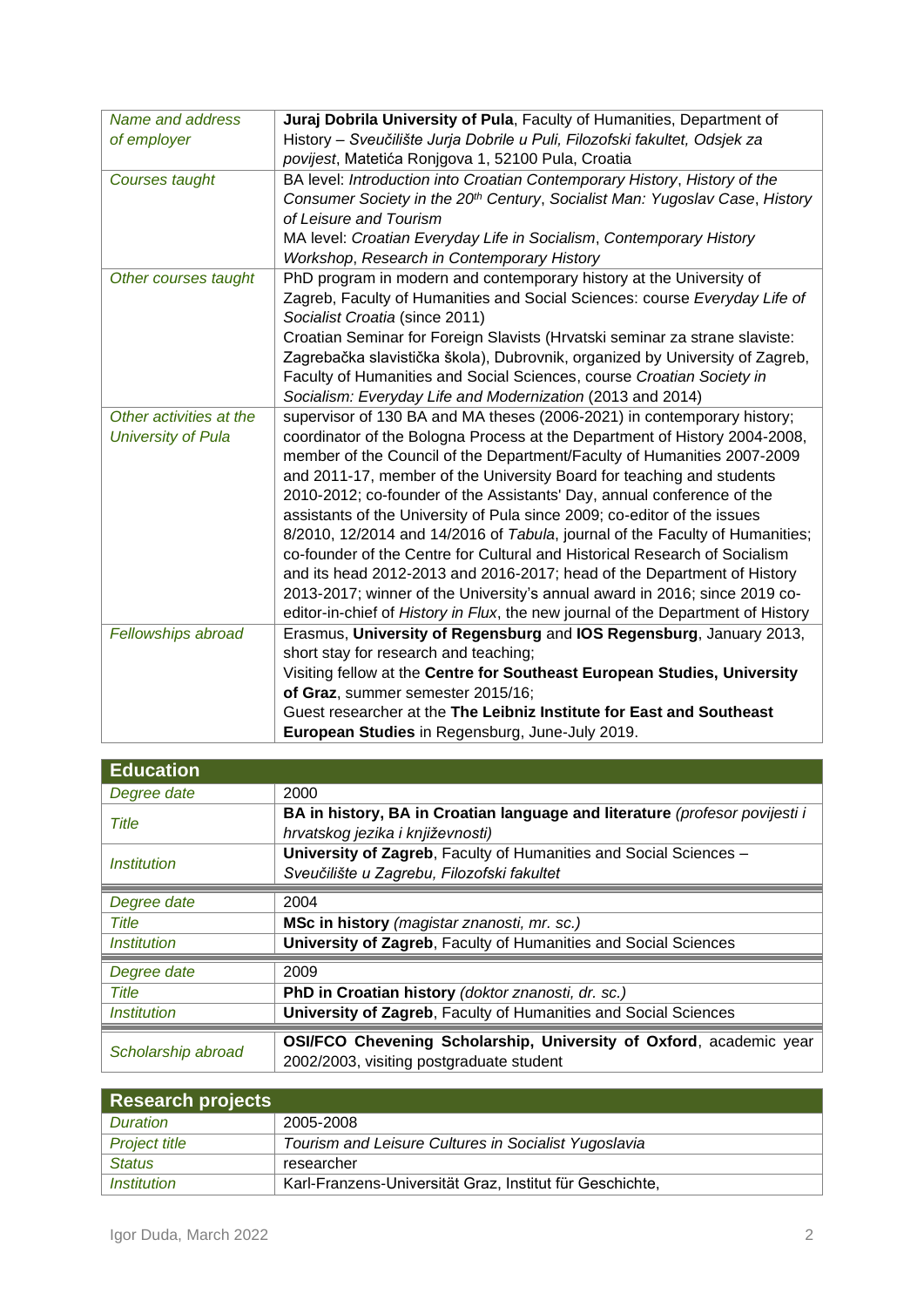|                                  | Abteilung Südosteuropäische Geschichte                                                         |  |  |
|----------------------------------|------------------------------------------------------------------------------------------------|--|--|
|                                  | Hannes Grandits, principal investigator                                                        |  |  |
|                                  | (FWF Austrian Science Fund)                                                                    |  |  |
| <b>Duration</b>                  | 2014-2017                                                                                      |  |  |
| <b>Project title</b>             | Making of the Socialist Man. Croatian Society and the Ideology of<br><b>Yugoslav Socialism</b> |  |  |
| <b>Status</b>                    | principal investigator                                                                         |  |  |
|                                  | Sveučilište Jurja Dobrile u Puli, Centar za kulturološka i povijesna                           |  |  |
| <i><u><b>Institution</b></u></i> | istraživanja socijalizma (CKPIS)                                                               |  |  |
|                                  | (Croatian Science Foundation - HRZZ)                                                           |  |  |
| More information                 | https://www.unipu.hr/ckpis/en/projects/making_of_the_socialist_man                             |  |  |
| <b>Duration</b>                  | 2018-2023                                                                                      |  |  |
| <b>Project title</b>             | Microstructures of Yugoslav Socialism: Croatia 1970-1990                                       |  |  |
| <b>Status</b>                    | principal investigator                                                                         |  |  |
|                                  | Sveučilište Jurja Dobrile u Puli, Centar za kulturološka i povijesna                           |  |  |
| <i><b>Institution</b></i>        | istraživanja socijalizma (CKPIS)                                                               |  |  |
|                                  | (Croatian Science Foundation - HRZZ)                                                           |  |  |
| More information                 | https://www.unipu.hr/ckpis/en/projects/microsocialism                                          |  |  |

| <b>Research and mobility projects</b> |                                                                                                                                                                                                                                                                                       |  |  |
|---------------------------------------|---------------------------------------------------------------------------------------------------------------------------------------------------------------------------------------------------------------------------------------------------------------------------------------|--|--|
| <b>Duration</b>                       | 2014-2015                                                                                                                                                                                                                                                                             |  |  |
| <b>Project title</b>                  | The Politics of National Identity and Democratization in Austria and Croatia                                                                                                                                                                                                          |  |  |
| <b>Status</b>                         | researcher, co-head with Florian Bieber                                                                                                                                                                                                                                               |  |  |
| <b>Institution</b>                    | Sveučilište Jurja Dobrile u Puli, Centar za kulturološka i povijesna<br>istraživanja socijalizma (CKPIS) and Karl-Franzens-Universität Graz,<br>Zentrum für Südosteuropastudien (CSEES)<br>(bilateral cooperation and mobility Austria-Croatia)                                       |  |  |
| <b>Duration</b>                       | 2014-2015                                                                                                                                                                                                                                                                             |  |  |
| <b>Project title</b>                  | Cultures of Labor from Socialism to the EU: Slovenia and Croatia in a<br><b>Comparative Perspective</b>                                                                                                                                                                               |  |  |
| <b>Status</b>                         | researcher                                                                                                                                                                                                                                                                            |  |  |
| <i><b>Institution</b></i>             | Sveučilište Jurja Dobrile u Puli, Centar za kulturološka i povijesna<br>istraživanja socijalizma (CKPIS) and ZRC SAZU Ljubljana, Department for<br>Interdisciplinary Research<br>headed by Lada Duraković and Tanja Petrović<br>(bilateral cooperation and mobility Croatia-Slovenia) |  |  |
| <b>Duration</b>                       | 2015                                                                                                                                                                                                                                                                                  |  |  |
| Project title                         | <b>Changing Representations of Socialist Yugoslavia</b>                                                                                                                                                                                                                               |  |  |
| <b>Status</b>                         | researcher and student supervisor                                                                                                                                                                                                                                                     |  |  |
| <b>Institution</b>                    | Humboldt-Universität zu Berlin, partner institutions in Belgrade, Sarajevo,<br>Skopje, Koper and Pula<br>(DAAD)                                                                                                                                                                       |  |  |
| <b>Duration</b>                       | 2017                                                                                                                                                                                                                                                                                  |  |  |
| Project title                         | Historiography of Socialist Yugoslavia                                                                                                                                                                                                                                                |  |  |
| <b>Status</b>                         | researcher                                                                                                                                                                                                                                                                            |  |  |
| <b>Institution</b>                    | Humboldt-Universität zu Berlin, partner institutions in Belgrade, Sarajevo,<br>Skopje, Koper and Pula<br>(DAAD)                                                                                                                                                                       |  |  |
| <b>Duration</b>                       | 2018                                                                                                                                                                                                                                                                                  |  |  |
| <b>Project title</b>                  | Jubiläumsjahr 2018 in der historischen und gesellschaftlichen Debatte im<br>post-jugoslawischen Raum                                                                                                                                                                                  |  |  |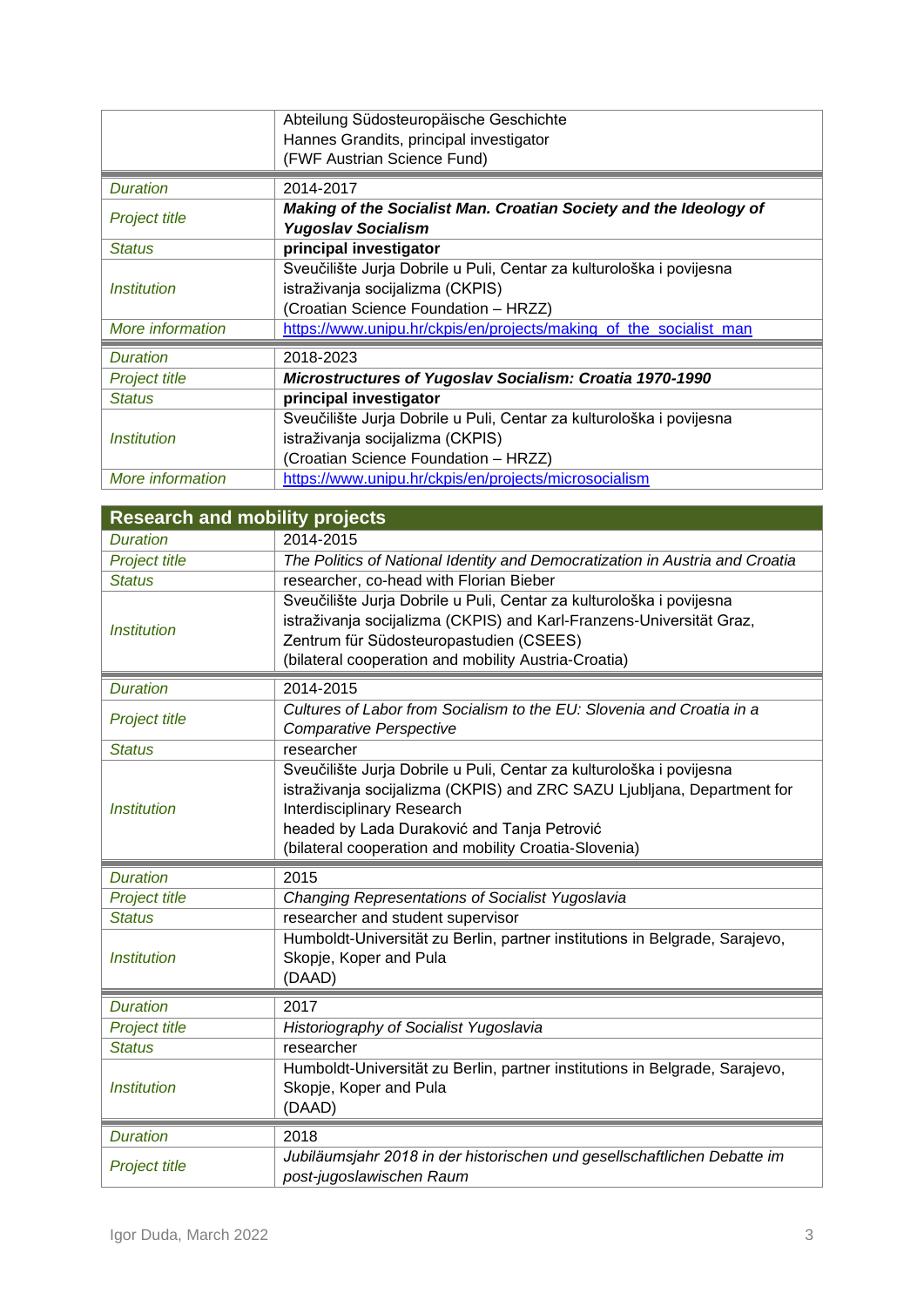| <b>Status</b>             | researcher                                                                  |  |
|---------------------------|-----------------------------------------------------------------------------|--|
|                           | Humboldt-Universität zu Berlin, partner institutions in Belgrade, Sarajevo, |  |
| <i>Institution</i>        | Skopje, Koper and Pula                                                      |  |
|                           | (DAAD)                                                                      |  |
|                           |                                                                             |  |
| <b>Duration</b>           | 2018-2019                                                                   |  |
| <b>Project title</b>      | Remembering and Forgetting Industrial Labour in the Adriatic: The Case of   |  |
|                           | Istria                                                                      |  |
| <b>Status</b>             | researcher, co-head with Ulf Brunnbauer                                     |  |
| <i><b>Institution</b></i> | IOS Regensburg and CKPIS Pula                                               |  |
|                           | (bilateral cooperation and mobility Germany-Croatia, DAAD-MZO)              |  |

| Other projects                                                                                                             |                                                                                                                                                                                                                   |  |  |
|----------------------------------------------------------------------------------------------------------------------------|-------------------------------------------------------------------------------------------------------------------------------------------------------------------------------------------------------------------|--|--|
| <b>Duration</b>                                                                                                            | 2001-2005                                                                                                                                                                                                         |  |  |
| Project title                                                                                                              | Hrvatska enciklopedija, Istarska enciklopedija                                                                                                                                                                    |  |  |
| <b>Status</b>                                                                                                              | author/collaborator (HE, IE), executive editor (IE)                                                                                                                                                               |  |  |
| <b>Institution</b>                                                                                                         | Leksikografski zavod (Lexicographic Institute) Miroslav Krleža, Zagreb                                                                                                                                            |  |  |
| <b>Duration</b>                                                                                                            | 2012-2013                                                                                                                                                                                                         |  |  |
| <b>Project title</b>                                                                                                       | Refleksije vremena 1945-1955. (Reflections of Time 1945-55), exhibition,<br>curator Jasmina Bavoljak                                                                                                              |  |  |
| <b>Status</b>                                                                                                              | team member, co-author                                                                                                                                                                                            |  |  |
| <b>Institution</b>                                                                                                         | Galerija Klovićevi dvori (Klović Gallery), Zagreb                                                                                                                                                                 |  |  |
| <b>Duration</b>                                                                                                            | 2012-2014                                                                                                                                                                                                         |  |  |
| <b>Project title</b>                                                                                                       | Godine za pamćenje (Years to Remember), TV documentary series by<br>Hrvoje Juvančić                                                                                                                               |  |  |
| <b>Status</b>                                                                                                              | researcher, script co-author                                                                                                                                                                                      |  |  |
| <i><b>Institution</b></i>                                                                                                  | HRT (Croatian Radio and Television), Zagreb                                                                                                                                                                       |  |  |
| <b>Duration</b>                                                                                                            | 2014-2015                                                                                                                                                                                                         |  |  |
| <b>Project title</b>                                                                                                       | Nikad im bolje nije bilo? Modernizacija svakodnevnog života u socijalističkoj<br>Jugoslaviji (They Never Had It Better? Modernization of Everyday Life in<br>Socialist Yugoslavia), exhibition, curator Ana Panić |  |  |
| <b>Status</b>                                                                                                              | team member, co-author                                                                                                                                                                                            |  |  |
| Muzej istorije Jugoslavije, Belgrade, and partner museums in Ljubljana,<br><b>Institution</b><br>Sarajevo, Pula and Zagreb |                                                                                                                                                                                                                   |  |  |
| <b>Duration</b>                                                                                                            | 2018                                                                                                                                                                                                              |  |  |
| Project title                                                                                                              | Šezdesete u Hrvatskoj – mit i stvarnost (The Sixties in Croatia – Myth and<br>Reality), exhibition, curator Zvonko Maković                                                                                        |  |  |
| <b>Status</b>                                                                                                              | team member, co-author                                                                                                                                                                                            |  |  |
| <b>Institution</b>                                                                                                         | Muzej za umjetnost i obrt (Museum of Arts and Cratfs), Zagreb                                                                                                                                                     |  |  |

## **Publications**

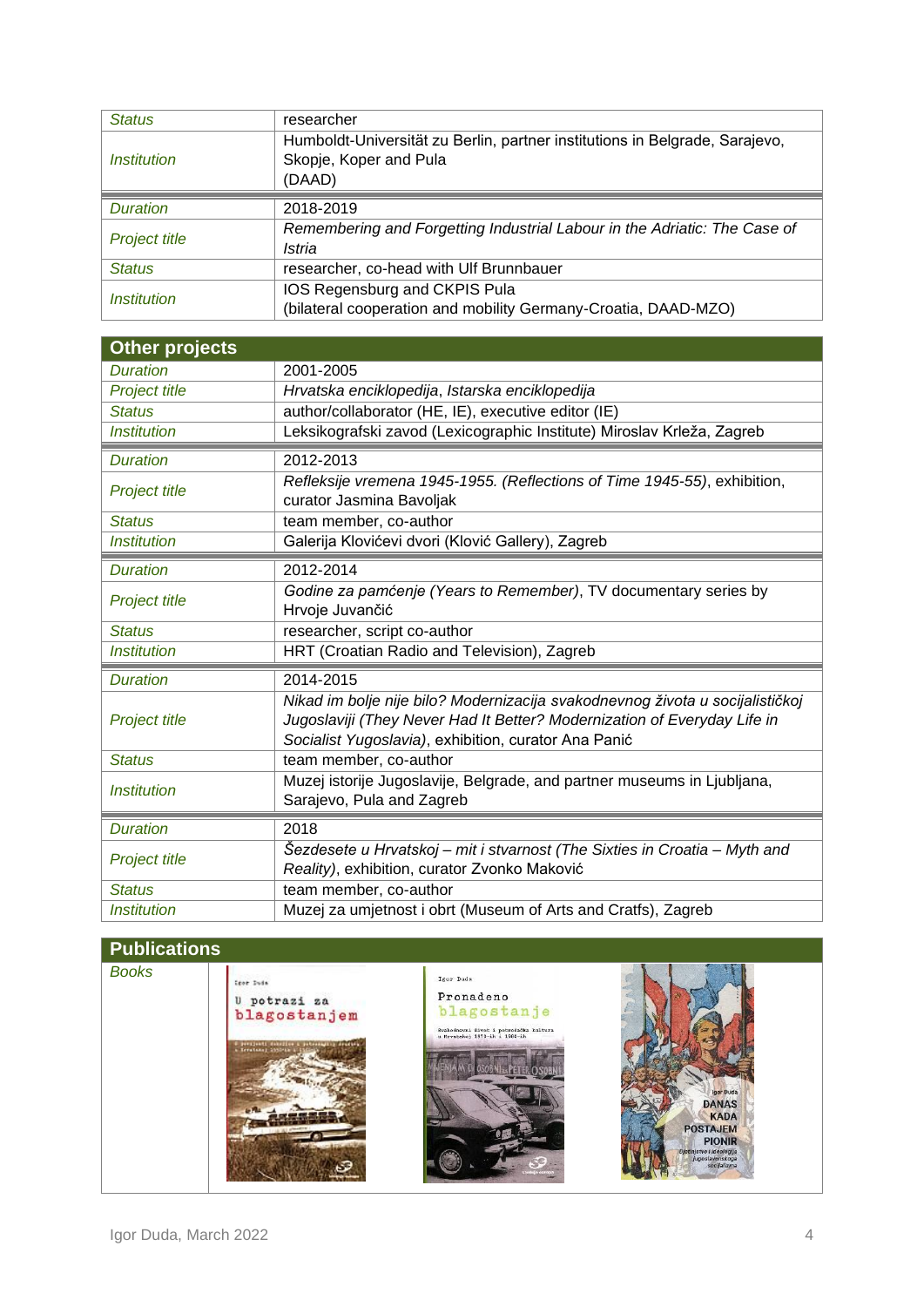|                      | U potrazi za<br>blagostanjem. O povijesti<br>dokolice i potrošačkog<br>društva u Hrvatskoj 1950-<br>ih i 1960-ih. Srednja<br>Europa, Zagreb, 2005, 2 <sup>nd</sup><br>edition 2014. [In Pursuit of<br>Well-Being. On History of<br>Leisure and Consumer<br>Society in Croatia in the<br>1950s and 1960s]                                                                                                             | Pronađeno blagostanje.<br>Svakodnevni život i<br>potrošačka kultura u<br>Hrvatskoj 1970-ih i 1980-<br>ih. Srednja Europa,<br>Zagreb, 2010, 2 <sup>nd</sup> edition<br>2014. [Well-Being Found.<br>Everyday Life and<br><b>Consumer Culture in</b><br>Croatia in the 1970s and<br>1980s] (Kiklop Book<br>Award 2010) | Danas kada postajem<br>pionir. Djetinjstvo i<br>ideologija<br>jugoslavenskoga<br>socijalizma, Srednja<br>Europa and Sveučilište<br>Jurja Dobrile u Puli<br>(CeKaPISarnica, vol. 7),<br>Zagreb and Pula, 2015<br>[Today when I Become a<br>Pioneer, Childhood and<br>the Ideology of Yugoslav<br>Socialism] |
|----------------------|----------------------------------------------------------------------------------------------------------------------------------------------------------------------------------------------------------------------------------------------------------------------------------------------------------------------------------------------------------------------------------------------------------------------|---------------------------------------------------------------------------------------------------------------------------------------------------------------------------------------------------------------------------------------------------------------------------------------------------------------------|------------------------------------------------------------------------------------------------------------------------------------------------------------------------------------------------------------------------------------------------------------------------------------------------------------|
| Co-authored<br>books | Nikad im bolje nije bilo? Modernizacija<br>svakodnevnog života u socijalističkoj<br>Jugoslaviji, Ivana Dobrivojević, Igor<br>Duda, Sabina Mihelj, Ana Panić,<br>Muzej istorije Jugoslavije, Beograd,<br>2014<br>They Never Had It Better?<br>Modernization of Everyday Life in<br>Socialist Yugoslavia, Ivana<br>Dobrivojević, Igor Duda, Sabina<br>Mihelj, Ana Panić, Museum of<br>Yugoslav History, Belgrade, 2014 | Nikad im<br>bolje nije<br>bilo?                                                                                                                                                                                                                                                                                     | 00000<br>00000<br>00000<br>00000<br>00000<br>00000<br><b>They Never</b><br>Had it<br>Better?                                                                                                                                                                                                               |
| <b>Edited books</b>  | $\circ$                                                                                                                                                                                                                                                                                                                                                                                                              | <b>EST-TURIZMA U SOCIA</b>                                                                                                                                                                                                                                                                                          | R<br><b>SOCIAL INEQUALITIES</b><br><b>AND DISCONTENT IN</b><br><b>YUGOSLAV SOCIALISM</b><br>Edited by Rory Archer, Igor Duda and Paul Stubbs                                                                                                                                                               |
|                      | Radionica za suvremenu<br>povijest. Istraživanja<br>diplomanata pulskog<br>Sveučilišta 2011-2013.,<br>eds. Igor Duda, Anita<br>Buhin and Igor Stanić,<br>Sveučilište Jurja Dobrile<br>u Puli and Srednja<br>Europa (CeKaPISarnica,<br>vol. 2), Pula and Zagreb,<br>2013 [Contemporary<br><b>History Workshop]</b>                                                                                                    | Sunčana strana<br>Jugoslavije. Povijest<br>turizma u socijalizmu,<br>eds. Hannes Grandits and<br>Karin Taylor, eds. of<br><b>Croatian edition Damir</b><br>Agičić and Igor Duda,<br>Srednja Europa, Zagreb,<br>2013 [Yugoslavia's Sunny<br>Side]                                                                    | Social Inequalities and<br>Discontent in Yugoslav<br>Socialism, eds. Rory<br>Archer, Igor Duda and Paul<br>Stubbs, Routledge<br>(Southeast European<br>Studies), London and New<br>York, 2016                                                                                                              |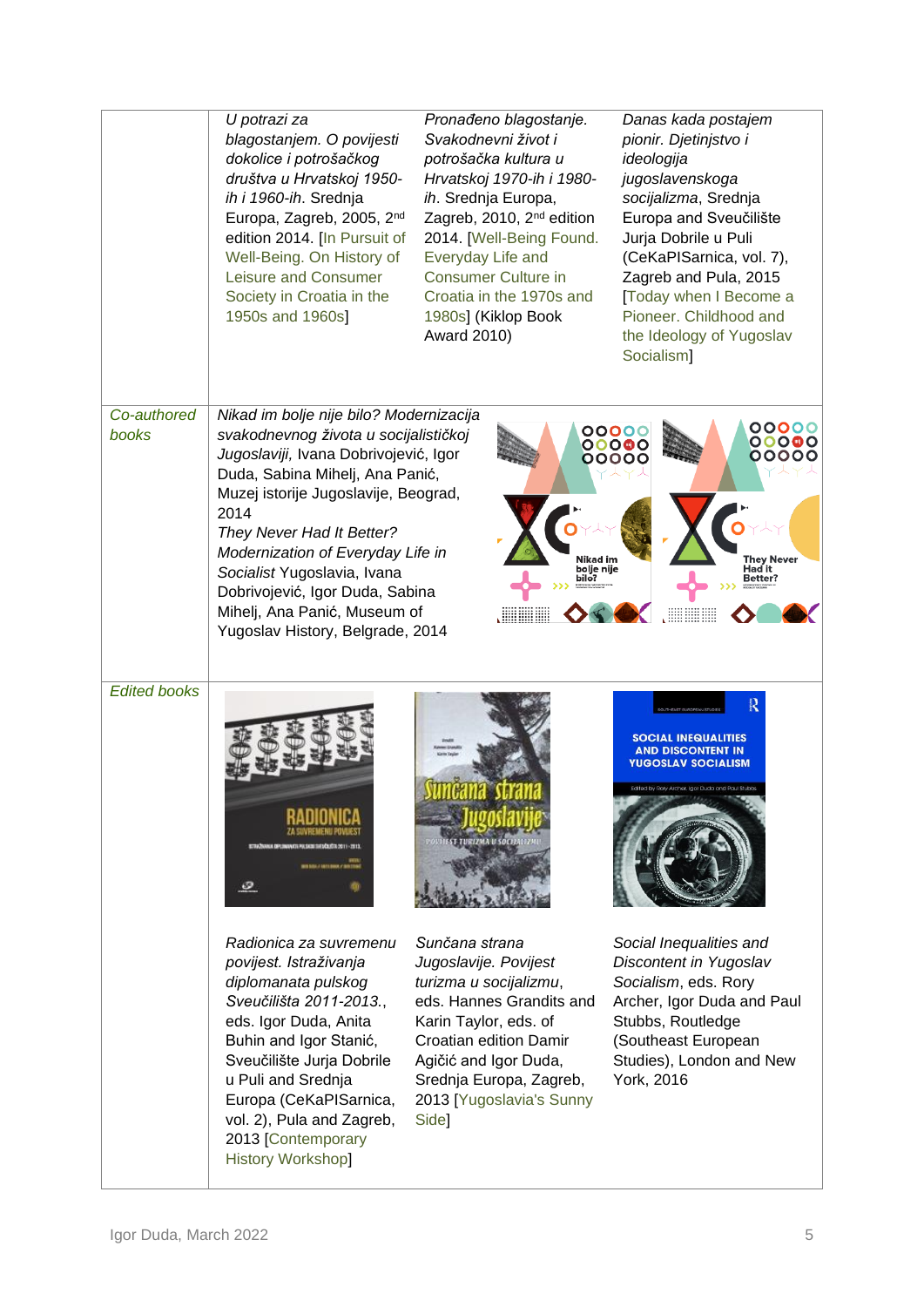|                         | KOMUNISTI I KOMUNISTIČKE PARTIJE:<br>POLITIKE, AKCIJE, DEBATE<br>Igor Duda<br><b>SOCIJALISTIČKOGA</b><br><b>ČOVJEKA</b>                                                                                                                                                                                                                                                                                                                                                                                                                                                                                                                                                                                                                                                                                                                                                                                                                                                                                                                                                                                                                                                                                                                                                                                           |
|-------------------------|-------------------------------------------------------------------------------------------------------------------------------------------------------------------------------------------------------------------------------------------------------------------------------------------------------------------------------------------------------------------------------------------------------------------------------------------------------------------------------------------------------------------------------------------------------------------------------------------------------------------------------------------------------------------------------------------------------------------------------------------------------------------------------------------------------------------------------------------------------------------------------------------------------------------------------------------------------------------------------------------------------------------------------------------------------------------------------------------------------------------------------------------------------------------------------------------------------------------------------------------------------------------------------------------------------------------|
|                         | Komunisti i komunističke<br>Stvaranje<br>socijalističkoga čovjeka.<br>partije: politike, akcije,<br>Hrvatsko društvo i<br>debate. (Zbornik<br>odabranih radova s<br>ideologija<br>jugoslavenskoga<br>Trećeg međunarodnog<br>socijalizma, ed. Igor<br>znanstvenog skupa<br>Duda, Srednja Europa<br>Socijalizam na klupi, Pula,<br>28-30. rujna 2017.), ed.<br>and Sveučilište Jurja<br>Dobrile u Puli<br>Igor Duda, Srednja<br>(CeKaPISarnica, vol.<br>Europa and Sveučilište<br>10), Zagreb and Pula,<br>Jurja Dobrile u Puli<br>2017<br>(CeKaPISarnica, vol. 12),<br>[Making of the Socialist<br>Zagreb and Pula, 2019<br>Man. Croatian Society<br><b>Communists and</b><br>and the Ideology of<br><b>Communist Parties:</b><br><b>Yugoslav Socialism]</b><br>Policies, Actions,<br>Debates <sup>1</sup>                                                                                                                                                                                                                                                                                                                                                                                                                                                                                                         |
| journals                | Tabula, 8, 2010, issue with the papers by research assistants in humanities of the<br>University of Pula, co-editor of the issue Andrea Matošević<br>2.<br>Tabula, 12, 2014, issue in occasion of the 20 <sup>th</sup> anniversary of the Department of<br>History in Pula, co-editor of the issue Marija Mogorović Crljenko<br>Casopis za suvremenu povijest, issue with the conference papers - Socialism on<br>3.<br>the Bench, 3, 2014<br>Historijski zbornik, issue with the conference papers - Socialism on the Bench, 2,<br>4.<br>2014.<br>Journal of Tourism History, issue Research on Tourism History in the Adriatic Sea<br>5.<br>Region, co-editors of the issue Igor Tchoukarine and Rory Yeomans, 2-3, 2014.<br>("Editors' introduction: research on tourism history in the Adriatic Sea Region",<br>103-106)<br>Tabula, 14, 2016, special issue Past, Present, Future I: Identity in Flux, co-editor of<br>6.<br>the issue Robert Kurelić<br>History in Flux, Journal of the Department of History, Faculty of Humanities, Juraj<br>7.<br>Dobrila University of Pula, 1, 2019, co-editor-in-chief with Robert Kurelić<br>History in Flux, Journal of the Department of History, Faculty of Humanities, Juraj<br>8.<br>Dobrila University of Pula, 2, 2020, co-editor-in-chief with Robert Kurelić |
| <b>Book</b><br>chapters | "Sve je najsuvremenije. Svakodnevica i potrošačka kultura u Puli ranih 1960-ih",<br>1.<br>Pula 3000 Pola: Prilozi za povijesnu sintezu, Elmo Cvek, Attilio Krizmanić, eds.,<br>Pula, 2004, 43-55.<br>"Svakodnevica pedesetih: od nestašica do privrednog čuda", Način u<br>2.<br>jeziku/Književnost i kultura pedesetih. Zbornik radova 36. seminara Zagrebačke<br>slavističke škole, Krešimir Bagić, ed., Filozofski fakultet u Zagrebu, Zagrebačka<br>slavistička škola, Zagreb, 2008, 69-85.                                                                                                                                                                                                                                                                                                                                                                                                                                                                                                                                                                                                                                                                                                                                                                                                                   |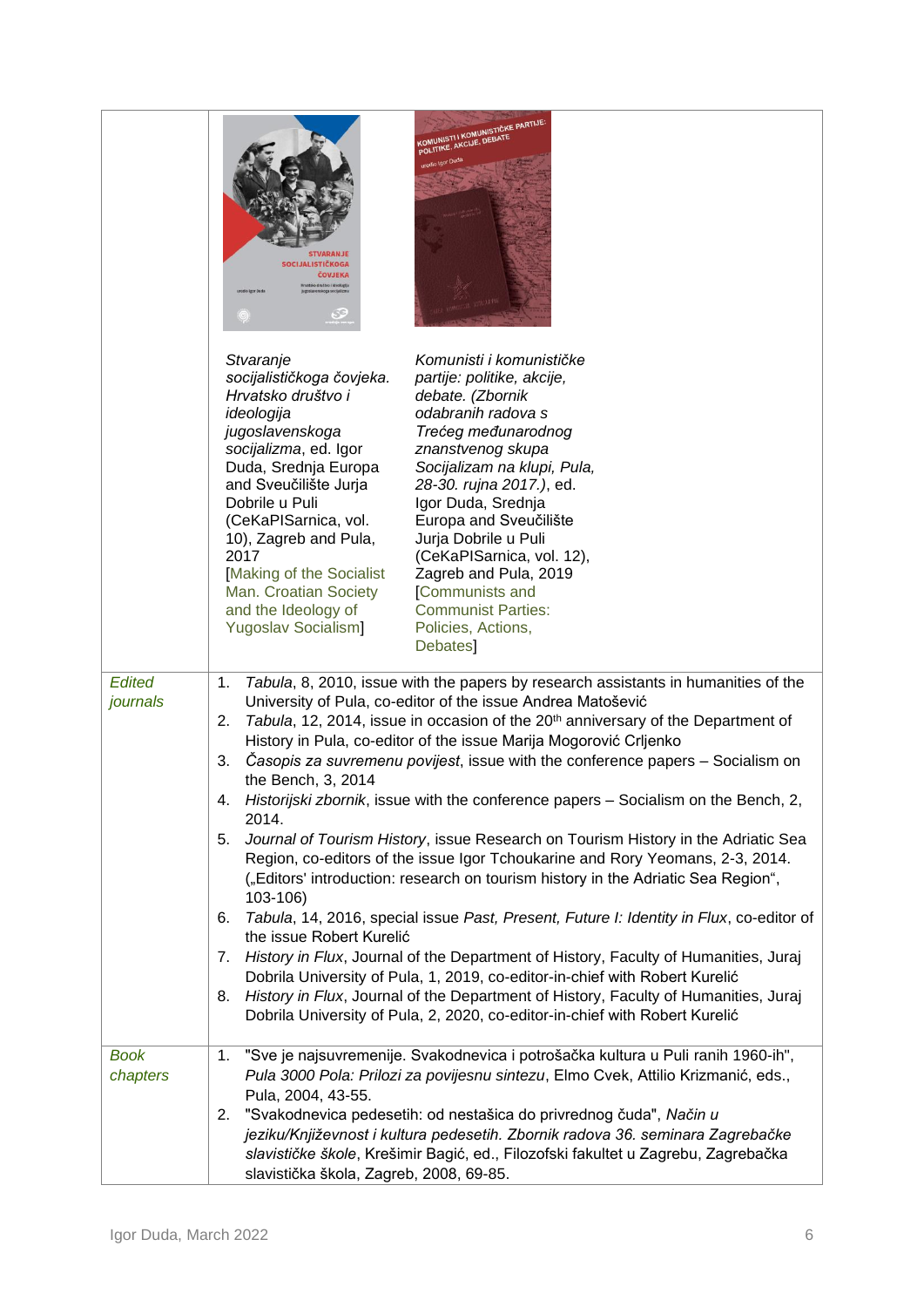| 3. | "Adriatic for All: Summer Holidays in Croatia", Remembering Utopia. The Culture           |
|----|-------------------------------------------------------------------------------------------|
|    | of Everyday Life in Socialist Yugoslavia, Breda Luthar, Maruša Pušnik, eds., New          |
|    | Academia Publishing, Washington, 2010, 289-311.                                           |
| 4. | "Workers into Tourists. Entitlements, Desires, and the Realities of Social Tourism        |
|    | under Yugoslav Socialism", Yugoslavia's Sunny Side. A History of Tourism in               |
|    | Socialism, 1950s-1980s, Hannes Grandits, Karin Taylor, eds., Central European             |
|    | University Press, Budapest - New York, 2010, 33-68.                                       |
| 5. | "What to do at the Weekend? Leisure for Happy Consumers, Refreshed Workers,               |
|    | and Good Citizens", Yugoslavia's Sunny Side. A History of Tourism in Socialism,           |
|    |                                                                                           |
|    | 1950s-1980s, Hannes Grandits, Karin Taylor, eds., Central European University             |
|    | Press, Budapest - New York, 2010, 303-334.                                                |
| 6. | "Svakodnevni život u Dalmaciji u djelima Stijepa Obada", Zbornik Stijepa Obada,           |
|    | Marko Trogrlić, Josip Vrandečić, Ante Bralić, Mislav Elvis Lukšić, eds., Sveučilište      |
|    | u Zadru - Odjel za povijest and others, Zadar, Split and Zagreb, 2010, 145-158.           |
| 7. | "Rijetki trenuci odmora'. Tito i slobodno vrijeme", Tito - viđenja i tumačenja, Olga      |
|    | Manojlović Pintar, ed., Institut za noviju istoriju Srbije, Arhiv Jugoslavije, Beograd,   |
|    | 2011, 313-328.                                                                            |
| 8. | "Nema goriva. INA, nestašice i mjere štednje u Hrvatskoj 1979.–1984.", Iz                 |
|    | hrvatske povijesti 20. stoljeća – Iz hrvaške zgodovine 20. stoletja (Zbirka Vpogledi      |
|    | 4), ur. Iskra Iveljić, Stjepan Matković, Žarko Lazarević, Inštitut za novejšo             |
|    | zgodovino, Ljubljana, 2012., 111-122.                                                     |
| 9. | "Uhodavanje socijalizma. Hrvatska u desetljeću poslije 1945. godine", Refleksije          |
|    | vremena 1945.-1955. (Reflections of Time 1945-1955), ed. Jasmina Bavoljak,                |
|    | Galerija Klovićevi dvori, Zagreb, 2012, 10-37; "Running-in socialism. Croatia in the      |
|    | decade after the year 1945", 308-314.                                                     |
|    | 10. "Konzumerizmom do komunizma? Potrošačka kultura u Hrvatskoj od 1950-ih do             |
|    |                                                                                           |
|    | 1980-ih", Potrošačka kultura i konzumerizam, ed. Snježana Čolić, Institut                 |
|    | društvenih znanosti Ivo Pilar, Zagreb, 2013, 83-105.                                      |
|    | 11. "Od radnika do turista. Prava, želje i stvarnost socijalnoga turizma u                |
|    | jugoslavenskome socijalizmu", Sunčana strana Jugoslavije. Povijest turizma u              |
|    | socijalizmu, eds. Hannes Grandits and Karin Taylor, Srednja Europa, Zagreb,               |
|    | 2013, 55-87.                                                                              |
|    | 12. "Kamo na vikend? Slobodno vrijeme sretnih potrošača, odmornih radnika i dobrih        |
|    | građana", Sunčana strana Jugoslavije. Povijest turizma u socijalizmu, ur. Hannes          |
|    | Grandits and Karin Taylor, Srednja Europa, Zagreb, 2013, 313-342.                         |
|    | 13. "Djeca socijalističke domovine. Izgrađivanje pionirske tradicije u Hrvatskoj 1950-ih  |
|    | godina",<br>Socijalizam<br>klupi.<br>Jugoslavensko<br>društvo<br>očima<br>na<br>nove      |
|    | postjugoslavenske humanistike, eds. Lada Duraković and Andrea Matošević,                  |
|    | Srednja Europa, Sveučilište Jurja Dobrile u Puli, Sa(n)jam knjige u Istri, Pula and       |
|    | Zagreb, 2013, 75-101.                                                                     |
|    | 14. "Komunisti kao turisti. Godišnji odmor u vili CK SKH u Fažani", Fažanski libar 7, ur. |
|    | Mirko Urošević, Amforapress, Pula, 2014, 137-145.                                         |
|    | 15. "Socijalni turizam i socijalizam: slučaj Fažana", Zbornik javnih predavanja 3, ur.    |
|    | Maja Cerić, Mirela Mrak, Državni arhiv u Pazinu, Pazin, 2015, 49-58.                      |
|    | 16. "When capitalism and socialism get along best: tourism, consumer culture and the      |
|    | idea of progress in Malo misto", Social Inequalities and Discontent in Yugoslav           |
|    | Socialism, eds. Rory Archer, Igor Duda and Paul Stubbs, Routledge (Southeast              |
|    |                                                                                           |
|    | European Studies), London and New York, 2016, 173-192.                                    |
|    | 17. "Bringing class back in: An introduction", co-authors Rory Archer and Paul Stubbs,    |
|    | Social Inequalities and Discontent in Yugoslav Socialism, eds. Rory Archer, Igor          |
|    | Duda and Paul Stubbs, Routledge (Southeast European Studies), London and                  |
|    | New York, 2016, 1-20.                                                                     |
|    | 18. "Pioniri: novi ljudi za novo društvo / Pioneers: new people for new society",         |
|    | Odrastanje 60-ih i 70-ih / Growing up in the 1960s and 1970s, ed. Vedrana                 |
|    | Premuž Đipalo, Etnografski muzej Split, Split, 2016, 192-201.                             |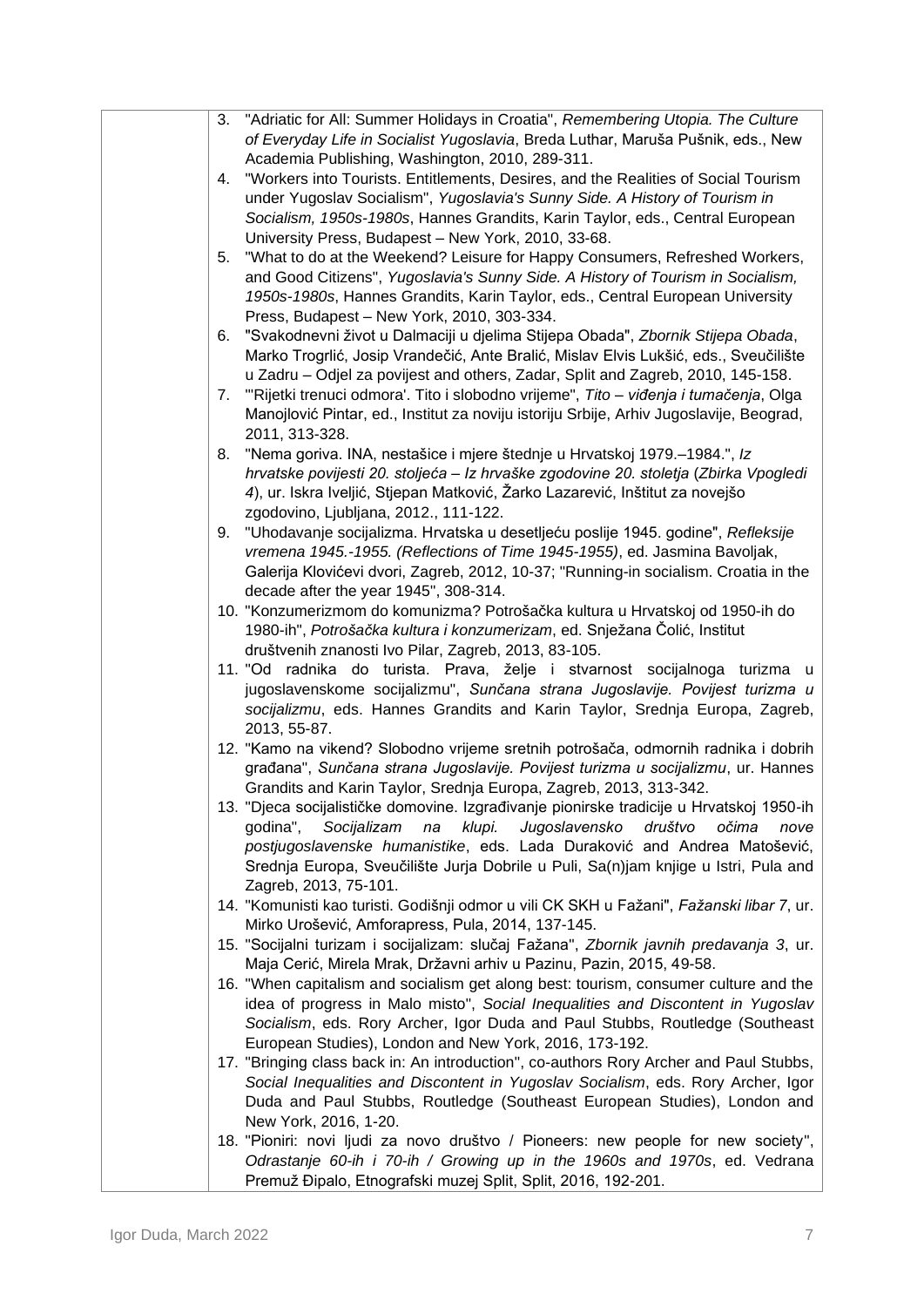|                | 19. "Uvod: od nazadnosti do svemira, od projekta do zbornika", Stvaranje<br>socijalističkoga čovjeka. Hrvatsko društvo i ideologija jugoslavenskoga socijalizma,<br>ed. Igor Duda, Srednja Europa and Sveučilište Jurja Dobrile u Puli<br>(CeKaPISarnica, vol. 10), Zagreb and Pula, 2017, 5-22.<br>20. "Kameni temeljci. Stupovi jugoslavenskoga društva i pioniri kao mali socijalistički<br>ljudi", Stvaranje socijalističkoga čovjeka. Hrvatsko društvo i ideologija<br>jugoslavenskoga socijalizma, ed. Igor Duda, Srednja Europa and Sveučilište Jurja<br>Dobrile u Puli (CeKaPISarnica, vol. 10), Zagreb and Pula, 2017, 23-49.<br>21. "Potrošači kao nositelji socijalizma. Zaštita potrošača u sustavu društvenoga<br>samoupravljanja i udruženoga rada", Stvaranje socijalističkoga čovjeka. Hrvatsko<br>društvo i ideologija jugoslavenskoga socijalizma, ed. Igor Duda, Srednja Europa<br>and Sveučilište Jurja Dobrile u Puli (CeKaPISarnica, vol. 10), Zagreb and Pula,<br>2017, 245-272. |
|----------------|---------------------------------------------------------------------------------------------------------------------------------------------------------------------------------------------------------------------------------------------------------------------------------------------------------------------------------------------------------------------------------------------------------------------------------------------------------------------------------------------------------------------------------------------------------------------------------------------------------------------------------------------------------------------------------------------------------------------------------------------------------------------------------------------------------------------------------------------------------------------------------------------------------------------------------------------------------------------------------------------------------|
|                | 22. "Everyday Life in Both Yugoslavias: Catching up with Europe", Yugoslavia from a<br>Historical Perspective, eds. Latinka Perović etc., Helsinki Committee for Human<br>Rights in Serbia, Belgrade, 2017, 391-408.                                                                                                                                                                                                                                                                                                                                                                                                                                                                                                                                                                                                                                                                                                                                                                                    |
|                | 23. "Svakodnevni život u obje jugoslavenske države: Hvatanje koraka sa Evropom",<br>Jugoslavija u istorijskoj perspektivi, ur. Latinka Perović i dr., Helsinški odbor za                                                                                                                                                                                                                                                                                                                                                                                                                                                                                                                                                                                                                                                                                                                                                                                                                                |
|                | ljudska prava u Srbiji, Beograd, 2017, 366-382.<br>24. "Kultura svakodnevice: Tata, kupi mi auto!", Šezdesete u Hrvatskoj - mit i<br>stvarnost, eds. Vesna Ledić, Adriana Prlić, Miroslava Vučić, Muzej za umjetnost i                                                                                                                                                                                                                                                                                                                                                                                                                                                                                                                                                                                                                                                                                                                                                                                  |
|                | obrt, Školska knjiga, Zagreb, 2018, 36-65.<br>25. "Everyday life: Daddy, buy me a car", The Sixties in Croatia: Myth and Reality,<br>eds. Vesna Ledić, Adriana Prlić, Miroslava Vučić, The Museum of Arts and Crafts,<br>Školska knjiga, Zagreb, 2018, 36-65.                                                                                                                                                                                                                                                                                                                                                                                                                                                                                                                                                                                                                                                                                                                                           |
|                | 26. "O vrhuncu jugoslavenske potrošačke kulture / On the Apogee of Yugoslav<br>Consumer Culture", Pejzaži potrošačke kulture u socijalističkoj Jugoslaviji /<br>Consumer Culture Landscapes in Socialist Yugoslavia, eds. Nataša Bodrožić,<br>Lidija Butković Mićin, Saša Šimpraga, Slobodne veze and Onomatopee 152,<br>Zagreb and Eindhoven, 2018, 94-113.                                                                                                                                                                                                                                                                                                                                                                                                                                                                                                                                                                                                                                            |
|                | 27. "Društveno i svakodnevno u istraživanju povijesti socijalističke Jugoslavije:<br>mapiranje područja i tema", Reprezentacije socijalističke Jugoslavije: preispitivanja<br><i>i perspektive</i> , eds. Hannes Grandits, Vladimir Ivanović, Branimir Janković, UMIHS<br>and Srednja Europa, Sarajevo and Zagreb, 2019, 35-42.                                                                                                                                                                                                                                                                                                                                                                                                                                                                                                                                                                                                                                                                         |
|                | 28. "Camaraderie at the Table: Community Catering in the Time of the Yugoslav First<br>Five-Year Plan", Brotherhood and Unity at the Kitchen Table. Food in Socialist<br>Yugoslavia, eds. Ruža Fotiadis, Vladimir Ivanović, Radina Vučetić, Srednja<br>Europa, Zagreb, 2019, 53-72.                                                                                                                                                                                                                                                                                                                                                                                                                                                                                                                                                                                                                                                                                                                     |
| <b>Journal</b> | "Kroz Koraljna vrata s Nevidljivim pismom u Zaborav", Književna revija, 1999, 39,<br>1.                                                                                                                                                                                                                                                                                                                                                                                                                                                                                                                                                                                                                                                                                                                                                                                                                                                                                                                 |
| articles       | 1/2, 102-113.<br>"Deklaracijom do jezika. Pogled na kulturno-jezičnu sliku povijesti druge polovice<br>2.<br>XX. stoljeća", Kolo, X, 3, 2000, 85-104.                                                                                                                                                                                                                                                                                                                                                                                                                                                                                                                                                                                                                                                                                                                                                                                                                                                   |
|                | "Elementi kozmopolitizma u Puli između 1850. i 1918. godine", Radovi Zavoda za<br>3.                                                                                                                                                                                                                                                                                                                                                                                                                                                                                                                                                                                                                                                                                                                                                                                                                                                                                                                    |
|                | hrvatsku povijest, 1999-2000, 32-33, 105-116.<br>"Osvajanje vremena i prostora. Dokolica kao užitak dugog devetnaestog stoljeća",<br>4.                                                                                                                                                                                                                                                                                                                                                                                                                                                                                                                                                                                                                                                                                                                                                                                                                                                                 |
|                | Kolo, XI, 1, 2001, 5-50.<br>5.<br>"I vlakom na vikend. Prilog socijalnoj i kulturnoj povijesti slobodnoga vremena u                                                                                                                                                                                                                                                                                                                                                                                                                                                                                                                                                                                                                                                                                                                                                                                                                                                                                     |
|                | Hrvatskoj krajem 1960-ih", Časopis za suvremenu povijest, 2002, 34, 3, 659-678.<br>"Dokono mnoštvo otkriva Hrvatsku. Engleski turistički vodiči kao izvor za povijest<br>6.                                                                                                                                                                                                                                                                                                                                                                                                                                                                                                                                                                                                                                                                                                                                                                                                                             |
|                | putovanja na istočnu jadransku obalu od 1958. do 1969.", Časopis za suvremenu<br>povijest, 2003, 35, 3, 803-822.                                                                                                                                                                                                                                                                                                                                                                                                                                                                                                                                                                                                                                                                                                                                                                                                                                                                                        |
|                | "Samoposluga kao vijest dana. Počeci suvremenog potrošačkog društva 1950-ih i<br>7.<br>1960-ih godina", Problemi sjevernog Jadrana, 2003, 8, 267-278.                                                                                                                                                                                                                                                                                                                                                                                                                                                                                                                                                                                                                                                                                                                                                                                                                                                   |
|                | "Povijest dokolice za početnike", Povijest u nastavi, 2004, 3, 214-221.<br>8.<br>"Mi smo ovdje tek toliko.' Izgubljeni stanovnici Pule 1910-1948.", Radovi Zavoda<br>9.                                                                                                                                                                                                                                                                                                                                                                                                                                                                                                                                                                                                                                                                                                                                                                                                                                 |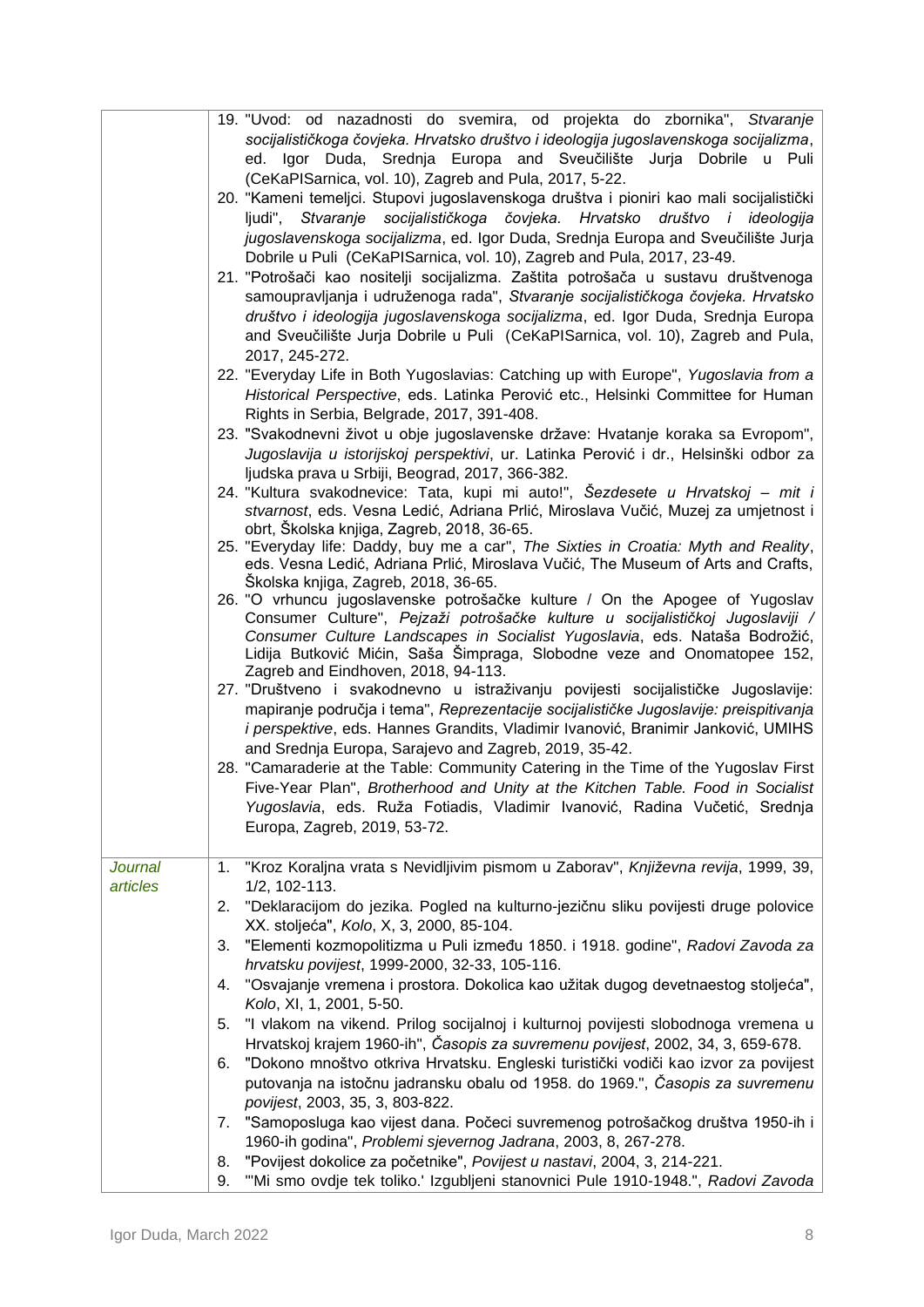| za hrvatsku povijest, 2001-2004, 34-35-36, 157-184.                                                                                                                                                                                                                                                  |
|------------------------------------------------------------------------------------------------------------------------------------------------------------------------------------------------------------------------------------------------------------------------------------------------------|
| 10. "Tehnika narodu! Trajna dobra, potrošnja i slobodno vrijeme u socijalističkoj<br>Hrvatskoj", Časopis za suvremenu povijest, 2005, 37, 2, 371-392.                                                                                                                                                |
| 11. "Escaping the City: Leisure Travel in Croatia in the 1950s and 1960s", Ethnologia                                                                                                                                                                                                                |
| Balkanica, 2005, 9, 285-303.                                                                                                                                                                                                                                                                         |
| 12. "Tourism to the People. Vacation as a Product of Socialist Modernization" /                                                                                                                                                                                                                      |
| "Turizam narodu. Godišnji odmor kao proizvod socijalističke modernizacije, Man<br>and Space / Čovjek i prostor (issue topic: Unfinished Modernisations: Between<br>Utopia and Pragmatism / tema broja: Nedovršene modernizacije: između utopije i<br>pragmatizma), 05-06 (684-685), 57, 2011, 28-32. |
| 13. "Der gefundene Wohlstand. Alltag und Konsumkultur in Kroatien der 1970er und                                                                                                                                                                                                                     |
| 1980er Jahre", Relations, 2011., 1-2, 168-183. [a chapter of the book Pronađeno<br>blagostanje]                                                                                                                                                                                                      |
| 14. "Iza vrata radničkih odmarališta. Službeni zapisi o nestašnima i gladnima 1947.-                                                                                                                                                                                                                 |
| 1950.", co-author Igor Stanić, Historijski zbornik, 2011, 64, 1, 99-119.                                                                                                                                                                                                                             |
| 15. "Nova istraživanja svakodnevice i društveno-kulturne povijesti jugoslavenskoga<br>socijalizma", Tabula, 2014, 12, 105-116.                                                                                                                                                                       |
| 16. "Nova istraživanja svakodnevice i društveno-kulturne povijesti jugoslavenskoga<br>socijalizma", Časopis za suvremenu povijest, 2014, 3, 577-591.                                                                                                                                                 |
| 17. "S Bucom i Bongom protiv krize. Hitrecovi smogovci, djetinjstvo i svakodnevica<br>kasnog socijalizma", Historijski zbornik, 2014, 2, 401-418.                                                                                                                                                    |
| 18. "Tanned guardians, followers and pioneers. Yugoslav directed tourism across<br>Tito's Brijuni Islands", co-author Igor Stanić, Journal of Tourism History, 2014, 2-3,<br>174-193.                                                                                                                |
| 19. "Consumers as the Vehicles of Socialism. Consumer Protection in the System of<br>Yugoslav Self-Management and Associated Labour", Südost-Forschungen, 2017,<br>76, 1-23.                                                                                                                         |
| 20. "Écrire l'histoire de la Yougoslavie socialiste. Savoirs et représentations, usages et<br>circulations", co-authors Anne Madelain and Frank Georgi, Revue d'études<br>comparatives Est-Ouest, 2019, 5, 1, 7-23.                                                                                  |
| 21. "Consumers and Self-Managers: Consumer Protection and its Challenges during<br>the Yugoslav Economic Crisis of the 1980s", Acta Histriae, 2019, 27, 1, 143-162.                                                                                                                                  |
| 22. "Radim sve što treba.' Aktivisti u mjesnim zajednicama u Jugoslaviji 1970-ih i<br>1980-ih", Časopis za suvremenu povijest, 2020, 52, 3, 731-758.                                                                                                                                                 |
|                                                                                                                                                                                                                                                                                                      |

| <b>Conference presentations</b> |                                                                                                                                                                                                                                                                                                                                                                                                                                                                                                       |
|---------------------------------|-------------------------------------------------------------------------------------------------------------------------------------------------------------------------------------------------------------------------------------------------------------------------------------------------------------------------------------------------------------------------------------------------------------------------------------------------------------------------------------------------------|
| 2004                            | Sve je najsuvremenije. Svakodnevica i potrošačka kultura u Puli ranih 1960-ih.<br>1.<br>Pula 3000 Pola, Pula                                                                                                                                                                                                                                                                                                                                                                                          |
|                                 | Tehnika narodu! Trajna dobra, potrošnja i slobodno vrijeme u socijalističkoj<br>2.<br>Hrvatskoj. II. kongres hrvatskih povjesničara, Pula                                                                                                                                                                                                                                                                                                                                                             |
| 2005                            | Escaping the City: Leisure Travel in the 1950s and 1960s Croatia. Urban Life and<br>3.<br>Culture in Southeastern Europe, 3 <sup>rd</sup> InASEA Conferece (International Association<br>for Southeast European Anthropology), Belgrade                                                                                                                                                                                                                                                               |
| 2006                            | Having a Car in Socialist Yugoslavia: On the Road to Consumerism and Private<br>4.<br>Leisure. Socialist Luxury, Victoria and Albert Museum, London<br>Beauty, Contrast and Independence: British and American Travel Guidebooks on<br>5.<br>Socialist Yugoslavia 1958-1969. Images and Counter-Images East and West:<br>Expectations and Observance, Inštitut za novejšo zgodovino, Ljubljana                                                                                                        |
| 2007                            | Workers into Tourists. Entitlements, Wishes and Realities of Social Tourism in<br>6.<br>Yugoslav Socialism. Yugoslavia's Sunny Side, Institut für Geschichte, Graz<br>What to do at the Weekend? Leisure for Happy Consumers, Fresh Workers and<br>7.<br>Good Citizens. Yugoslavia's Sunny Side, Institut für Geschichte, Graz<br>On Holidays with the State: Social Tourism and Social Background in Socialist<br>8.<br>Yugoslavia. Social Transformations and Social Identities in East-Central and |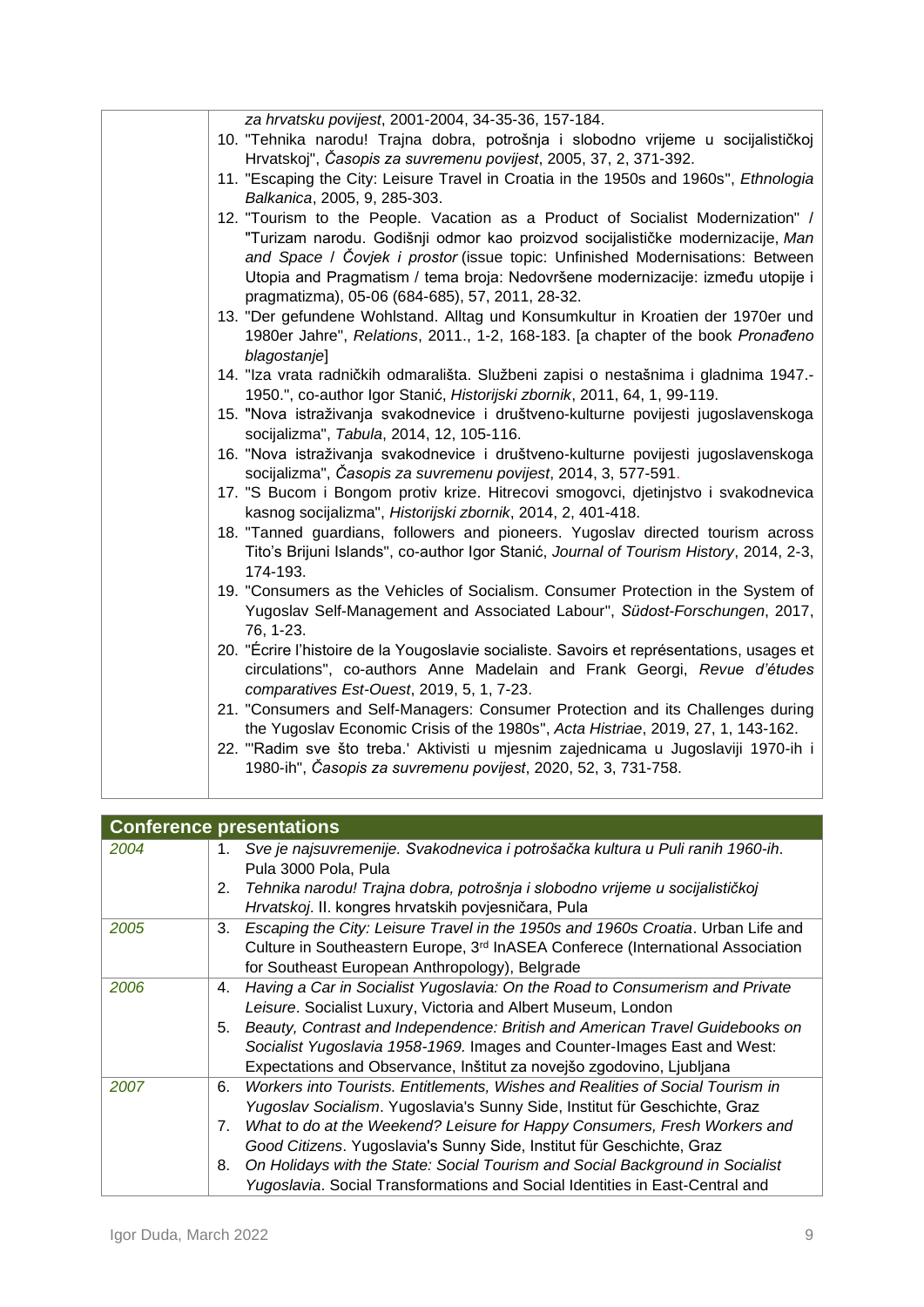|      | Southeastern Europe under Socialism, 1944/45-1989/91, CEU Budapest,<br><b>Budapest</b>                                                                                                                                                                                                                                                                                                                                                                                                                                                                                                                                                                                                                                                                                                                                                          |
|------|-------------------------------------------------------------------------------------------------------------------------------------------------------------------------------------------------------------------------------------------------------------------------------------------------------------------------------------------------------------------------------------------------------------------------------------------------------------------------------------------------------------------------------------------------------------------------------------------------------------------------------------------------------------------------------------------------------------------------------------------------------------------------------------------------------------------------------------------------|
| 2008 | Directed to Holidays. The Beginnings of Mass Tourism in Socialist Yugoslavia.<br>9.<br>Modern Dictatorship as a Practice and Experience. New Approaches in the Study<br>of Authoritarian Regimes in Central and South-Eastern Europe in the 20th century,<br>Univerza na Primorskem, Koper                                                                                                                                                                                                                                                                                                                                                                                                                                                                                                                                                      |
| 2009 | 10. Zlatne godine jugoslavenskog socijalizma. Asistentski dan. Znanstveni skup<br>asistenata Odjela za humanističke znanosti i Odjela za studij na talijanskom jeziku                                                                                                                                                                                                                                                                                                                                                                                                                                                                                                                                                                                                                                                                           |
|      | Sveučilišta Jurja Dobrile u Puli, Pula<br>11. Unwanted Modernization? The Acceptance of Tourism in Croatia under Yugoslav<br>Socialism. 7 <sup>th</sup> Conference of the T2M (International Association for the History of<br>Transport, Traffic and Mobility), panel Touristic innovation? - Tourism in<br>authoritarian regimes, Luzern                                                                                                                                                                                                                                                                                                                                                                                                                                                                                                      |
| 2010 | 12. "Rijetki trenuci odmora". Tito, slobodno vrijeme i jugoslavenski turizam. Tito:<br>viđenja i tumačenja, Institut za noviju istoriju Srbije, Arhiv Jugoslavije i Südost-<br>Institut Regensburg, Belgrade                                                                                                                                                                                                                                                                                                                                                                                                                                                                                                                                                                                                                                    |
|      | 13. Yugoslav Socialist Ideology and the Everyday Consumer Practice. Rethinking Late<br>Socialism. Socio-Cultural Change and Political Legitimacy in Eastern Europe since<br>the 1960s, Institut za istoriju Sarajevo, Zentrum für Zeithistorische Forschung<br>Potsdam, Institute of Contemporary History Prague, Sarajevo<br>14. Gladni na odmoru. Radnička odmarališta krajem 1940-ih. Asistentski dan.<br>Znanstveni skup asistenata Odjela za humanističke znanosti i Odjela za studij na<br>talijanskom jeziku Sveučilišta Jurja Dobrile u Puli, Pula                                                                                                                                                                                                                                                                                      |
| 2011 | 15. Motorization and Consumerism in Socialist Yugoslavia. Post-Stalinism as an<br>Epoch: Towards a Comparative Societal History of European Communism<br>between 1956 and 1980, Zentrum für Zeithistorische Forschung, Potsdam                                                                                                                                                                                                                                                                                                                                                                                                                                                                                                                                                                                                                  |
| 2012 | 16. Holidaymakers between Socialism and Consumerism: Croatian and Yugoslav<br>Tourism in the 1970s and 1980s, 15 <sup>th</sup> Annual Mediterranean Studies Association<br>International Congress, Juraj Dobrila University of Pula, Pula<br>17. Djetinjstvo u slobodi ili slobodno djetinjstvo. Djelovanje Saveza pionira u Hrvatskoj<br>1950-ih i 1980-ih, IV. kongres hrvatskih povjesničara, Zagreb<br>18. Discussion at the panel Culture, consumerism, class and aesthetics znanstvenoga<br>skupa Bringing class back in: The dynamics of social change in (post) Yugoslavia,<br>Centre for Southeast European Studies and Friedrich Ebert Stiftung, Marija<br><b>Bistrica</b>                                                                                                                                                            |
| 2013 | 19. Studying Socialist Labour Relations: Yugoslav Socialism and the Uljanik Shipyard,<br>co-speaker Igor Stanić, Studying Labor in and after State Socialism (Workshop),<br>Institut für Ost- und Südosteuropaforschung/Institute for East and Southeast<br>European Studies (IOS), Regensburg<br>20. Komunisti kao turisti. Godišnji odmor u vili CK SKH u Fažani, Fažanski kolokvij 7,<br>Fažana<br>21. Djeca socijalističke domovine. Izgrađivanje pionirske tradicije u Hrvatskoj 1950-ih<br>godina, Socijalizam na klupi. Kulturološke i povijesne interpretacije<br>jugoslavenskoga i postjugoslavenskih društava / Socialism on the Bench. Cultural<br>and Historical Interpretations of Yugoslav and Post-Yugoslav Societies, Sveučilište<br>Jurja Dobrile u Puli, Centar za kulturološka i povijesna istraživanja socijalizma,<br>Pula |
| 2014 | 22. Tourists as Guardians of Socialism: Yugoslav Social Tourism across Tito's Brijuni<br>Islands, 46 <sup>th</sup> Annual Convention of the Association for Slavic, East European and<br>Eurasian Studies (ASEEES) - 25 Years After the Fall of the Berlin Wall: Historical<br>Legacies and New Beginnings, San Antonio (Texas, USA)<br>23. Dvadeset godina studija povijesti u Puli (1994.–2014.), co-speaker Klara Buršić-                                                                                                                                                                                                                                                                                                                                                                                                                    |
|      | Matijašić, Sveučilišna nastava povijesti u Hrvatskoj. Tradicija, današnje stanje,<br>prespektive, HNOPZ, DHP and Filozofski fakultet Sveučilišta u Zagrebu, Zagreb                                                                                                                                                                                                                                                                                                                                                                                                                                                                                                                                                                                                                                                                              |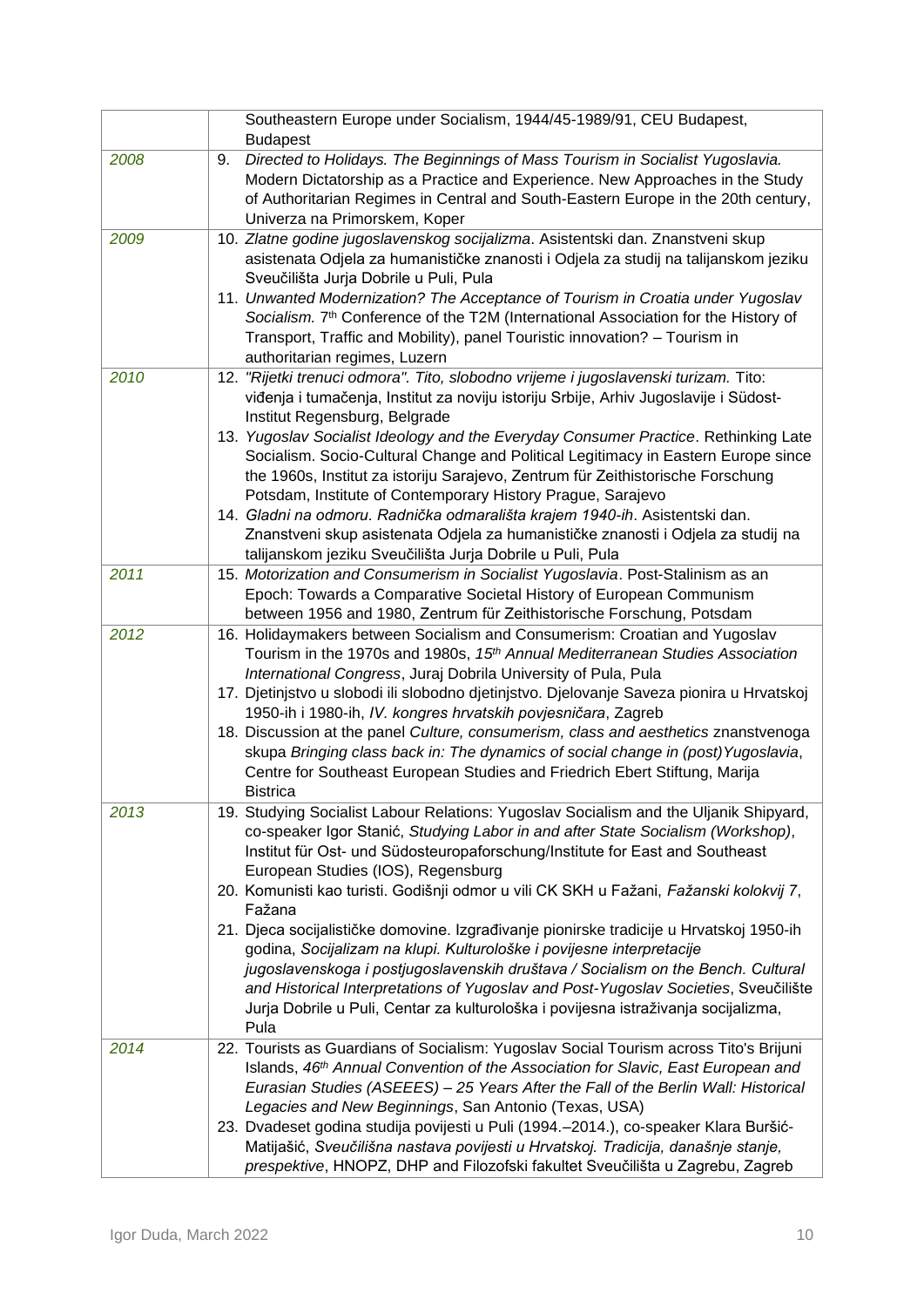| 2015 | 24. Socialist Child and the Making of a Yugoslav Socialist Citizen, Past, Present,                                                                            |
|------|---------------------------------------------------------------------------------------------------------------------------------------------------------------|
|      | Future 2015: Identity in Flux, Juraj Dobrila University of Pula, Pula                                                                                         |
|      | 25. Pioneers and Urban Life. Modernisation and Ideologisation of Children's Leisure in                                                                        |
|      | Socialist Croatia, 22 <sup>nd</sup> International Congress of Historical Sciences, Jinan (China)                                                              |
|      | 26. Program zasad obustaviti! Savez pionira Jugoslavije između reforme i ukidanja, 2.                                                                         |
|      | Socijalizam na klupi. Socijalizam: izgradnja i razgradnja / 2nd Socialism on the                                                                              |
|      | Bench. Socialism: Construction and Deconstruction, Sveučilište Jurja Dobrile u                                                                                |
|      | Puli, Centar za kulturološka i povijesna istraživanja socijalizma, Pula                                                                                       |
|      | 27. Tito's Pioneers between Supranational and National Identities, 47th Annual                                                                                |
|      | Convention of the Association for Slavic, East European and Eurasian Studies                                                                                  |
|      | (ASEEES) - Fact, Philadelphia (Pennsylvania, USA)                                                                                                             |
| 2016 | 28. Internationalism and International Relations of the Pioneers' Alliance of                                                                                 |
|      | Yugoslavia, Youth and Socialism: Transnational Perspectives, University of Zurich,                                                                            |
|      | Zurich                                                                                                                                                        |
|      | 29. Everyday Life, Social and Cultural History of Socialist Yugoslavia: State of the Art                                                                      |
|      | and Future Directions, Nouveaux regards sur la Yougoslavie socialiste: enjeux                                                                                 |
|      | historiographiques et mémoriels/New Perspectives on Socialist Yugoslavia:                                                                                     |
|      | Historiographic and Memory Stakes, Université Paris 1 Panthéon-Sorbonne,                                                                                      |
|      | <b>EHESS, Paris</b>                                                                                                                                           |
|      | 30. The Making of a New Yugoslav Child. The Pioneer Organization and Its Integrative                                                                          |
|      | Power, Comparing Communisms: Perspectives from Southeast Europe, Institut für                                                                                 |
|      | Osteuropäische Geschichte, Universität Wien, Vienna                                                                                                           |
|      | 31. Solidarnost kao vrlina dobroga jugoslavenskog pionira, sekcija Prakse oblikovanja                                                                         |
|      | socijalističkoga čovjeka, V. kongres hrvatskih povjesničara: Krize, sukobi i                                                                                  |
|      | solidarnost u povijesnoj perspektivi, Zadar                                                                                                                   |
| 2017 | 32. Potrošači kao nositelji socijalizma. Zaštita potrošača u sustavu društvenoga                                                                              |
|      | samoupravljanja i udruženoga rada, Stvaranje socijalističkoga čovjeka, Sveučilište                                                                            |
|      | Jurja Dobrile u Puli, Pula                                                                                                                                    |
|      | 33. Kameni temeljci. Stupovi jugoslavenskoga društva i pioniri kao mali socijalistički                                                                        |
|      | ljudi, Stvaranje socijalističkoga čovjeka, Sveučilište Jurja Dobrile u Puli, Pula                                                                             |
|      | 34. How to Feed the Labour Force? Yugoslav First Five-Year Plan and Workers'                                                                                  |
|      | Restaurants in the Period of Post-war Scarcity, Past, Present, Future 2017: Victory                                                                           |
|      | or Defeat? Societies between Warfare and Post-War Turmoil, Juraj Dobrila<br>University of Pula, Pula                                                          |
| 2018 | 35. Consumer Protection in the System of Yugoslav Self-Management and Associated                                                                              |
|      | Labour: Consumer Councils in Croatia, The Yugoslav Laboratory of Political                                                                                    |
|      | Innovation, Science and Research Centre, Institute for Historical Studies, Koper                                                                              |
|      | 36. Self-management in the neighbourhood: Yugoslav socialism and its active citizens,                                                                         |
|      | panel Yugoslav Socialism in the Local Community, 50th Annual Convention of the                                                                                |
|      | Association for Slavic, East European and Eurasian Studies (ASEEES):                                                                                          |
|      | Performance, Boston                                                                                                                                           |
| 2019 | 37. From 'Socialist Man' to 'Microsocialism': Two Research Projects and Their                                                                                 |
|      | Approaches to Yugoslav Socialism, Memory Days: Current Academic Approaches                                                                                    |
|      | to Communism, Institute for Democracy, Media and Culture, Tirana                                                                                              |
|      | 38. Children between history and future. Pioneer's Union of Yugoslavia and its                                                                                |
|      | upbringing practices, panel Winning children's hearts and minds: education and                                                                                |
|      | identity formation in socialist Yugoslavia and contemporary Croatia, Summer                                                                                   |
|      | Convention of the Association for Slavic, East European and Eurasian Studies                                                                                  |
|      | (ASEEES): Culture Wars, Zagreb                                                                                                                                |
|      | 39. Kako štititi samoupravna prava i društveno vlasništvo? Društveni pravobranilac                                                                            |
|      | samoupravljanja u Hrvatskoj 1974-1990., 4. Socijalizam na klupi. Kontinuiteti i                                                                               |
|      | inovacije / 4th Socialism on the Bench. Socialism: Continuities and Innovations,                                                                              |
|      | CKPIS, Juraj Dobrila University of Pula, Pula                                                                                                                 |
|      | 40. Local communities and Yugoslav self-management: Everyday practices in Croatia                                                                             |
|      | in the 1980s, panel Yugoslav self-management in a municipality: political,                                                                                    |
|      | economic and social insights, 51st Annual Convention of the Association for                                                                                   |
|      | Slavic, East European and Eurasian Studies (ASEEES): Belief, San Francisco                                                                                    |
| 2020 | 41. When a community wants to separate: Borders and the local government in<br>Croatia in the 1970s and 1980s, Past, Present, Future 2020: The (im)penetrable |
|      | Barriers: Borders and Migrations in History, Faculty of Humanities, Juraj Dobrila                                                                             |
|      |                                                                                                                                                               |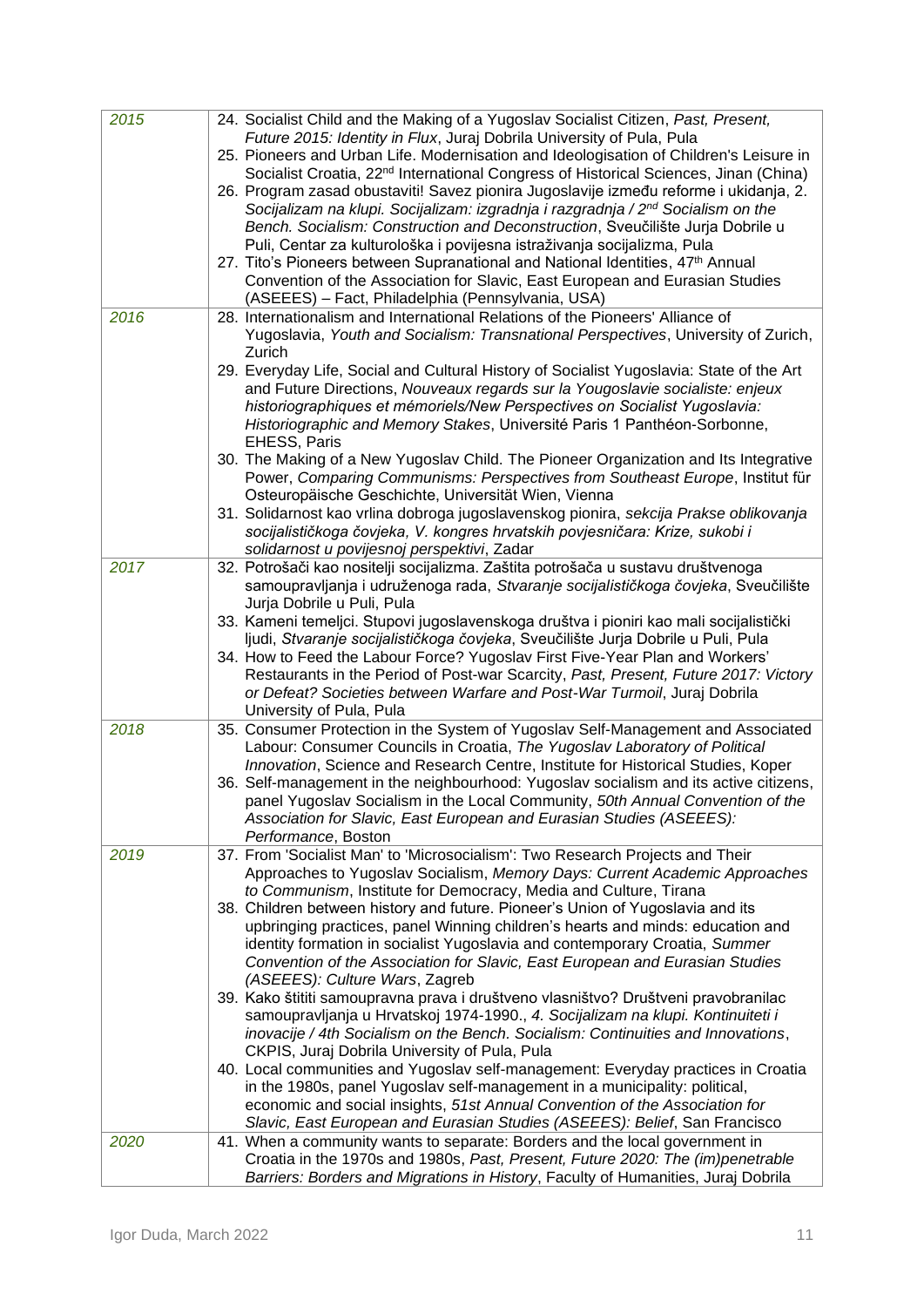|      | University of Pula, online (Pula)<br>42. Irreplaceable Revolutionary Seniors?: The Enthusiasts in the Local Communities<br>in Yugoslavia in the 1970s and 1980s, panel Post-revolutionary Anxieties: Partisan<br>Veterans in Socialist Yugoslavia and in Post-socialism, 52nd Annual Convention of<br>the Association for Slavic, East European and Eurasian Studies (ASEEES):<br>Anxiety and Rebellion, online (Washington)                                                                                                                                                                                                                                                                                                                                                                                                                                                                                                                                                                                               |
|------|----------------------------------------------------------------------------------------------------------------------------------------------------------------------------------------------------------------------------------------------------------------------------------------------------------------------------------------------------------------------------------------------------------------------------------------------------------------------------------------------------------------------------------------------------------------------------------------------------------------------------------------------------------------------------------------------------------------------------------------------------------------------------------------------------------------------------------------------------------------------------------------------------------------------------------------------------------------------------------------------------------------------------|
| 2021 | 43. Iz prakse društvenog samoupravljanja: kultura u mjesnim zajednicama u<br>Jugoslaviji 1970-ih i 1980-ih, sekcija Mikrosocijalizam: lokalne prakse<br>jugoslavenskog socijalizma, 6. kongres hrvatskih povjesničara: Kultura, Filozofski<br>fakultet, Rijeka<br>44. S prvoborcima protiv birokrata. Upotreba prošlosti u mjesnim zajednicama u<br>Hrvatskoj 1970-ih i 1980-ih, sekcija Upotrebe ratnog naslijeđa / Uses of military<br>heritage, 5. Socijalizam na klupi: Antifašizam / 5th Socialism on the Bench:<br>Antifascism, Sveučilište Jurja Dobrile u Puli, online (Pula)<br>45. Comrades despite diversities: cooperation among the local communities in<br>Yugoslavia in the 1970s and 1980s, panel Microhistories of Yugoslav socialism:<br>ethnicity, class and gender in Croatia and Slovenia in the 1970s and 1980s, 53rd<br>Annual Convention of the Association for Slavic, East European and Eurasian<br>Studies (ASEEES): Diversity, Intersectionality, Interdisciplinarity, online (New<br>Orleans) |

| <b>Lectures</b> |                                                                                           |
|-----------------|-------------------------------------------------------------------------------------------|
| 2005            | Potrošačko društvo i socijalizam. Filozofski fakultet Sveučilišta u Zagrebu, Odsjek<br>1. |
|                 | za povijest, Zagreb                                                                       |
|                 | Odmor i putovanja u Hrvatskoj 1950-ih i 1960-ih. Filozofski fakultet Sveučilišta u<br>2.  |
|                 | Zagrebu, Odsjek za povijest, Zagreb                                                       |
|                 | U potrazi za blagostanjem. Sveučilište u Zadru, Odjel za povijest, Zadar<br>3.            |
| 2007            | Having Holidays in Yugoslav Socialism. Leisure and Pleasure in South-East<br>4.           |
|                 | Europe, University College London, School of Slavonic and East European                   |
|                 | Studies, London                                                                           |
|                 | Svakodnevica pedesetih: od nestašica do privrednog čuda. Zagrebačka slavistička<br>5.     |
|                 | škola, Dubrovnik                                                                          |
| 2008            | Svakodnevica, potrošačka kultura i slobodno vrijeme u socijalističkoj Hrvatskoj.<br>6.    |
|                 | Profilova radionica za nastavnike povijesti, Pula                                         |
|                 | Ljetovanja u socijalističkoj Hrvatskoj. Program Antropolgija turizma, Odsjek za<br>7.     |
|                 | etnologiju i kulturnu antropologiju, Filozofski fakultet Sveučilišta u Zagrebu, Zagreb    |
| 2010            | Iz socijalizma u Trst. Povijest svakodnevice o kupovanju preko granice. Mjesec<br>8.      |
|                 | hrvatske knjige, Gradska knjižnica i čitaonica, Pula                                      |
|                 | Pronađeno blagostanje. Sveučilište u Zadru, Odjel za povijest, Zadar<br>9.                |
|                 | 10. Konzumerizam u socijalističkoj Hrvatskoj. Monteparadiso Hacklab, Pula                 |
| 2011            | 11. Everyday Life of Croatian Consumers in Yugoslav Socialism.                            |
|                 | Forschungskolloquium Neue Perspektive in der südost- und osteuropäischen                  |
|                 | Geschichte, Universität Regensburg, Südost-Institut, Regensburg                           |
|                 | 12. Socialist Yugoslavia: the West or the East?. International Students of History        |
|                 | Association, Annual Conference: East and West: Bridging the Differences, Pula             |
|                 | 13. Potrošačka kultura u socijalističkoj Hrvatskoj. Radni teren Jugoplastika, Split       |
|                 | 14. Tehnička revolucija u svakodnevici socijalističke Hrvatske. Muzej računala i          |
|                 | tehnologije Peek&Poke, Rijeka                                                             |
| 2012            | 15. Između perilice i televizora. Svakodnevica u kućanstvu od 1950-ih do 1980-ih.         |
|                 | Muzej grada Zagreba                                                                       |
|                 | 16. Pula's Struggle with Temporality and Modernity in the 19th and 20th Centuries.        |
|                 | Mediterranean Summer School of Theoretical and Applied Humanities:                        |
|                 | Mediterranean Identities, Univerza na Primorskem, Koper                                   |
|                 | 17. Djeca i potrošacka kultura jugoslavenskoga socijalizma. Radionica Sjećanje na         |
|                 | Maju. Prilog proučavanju kulture sjećanja na djetinjstvo u jugoslavenskom                 |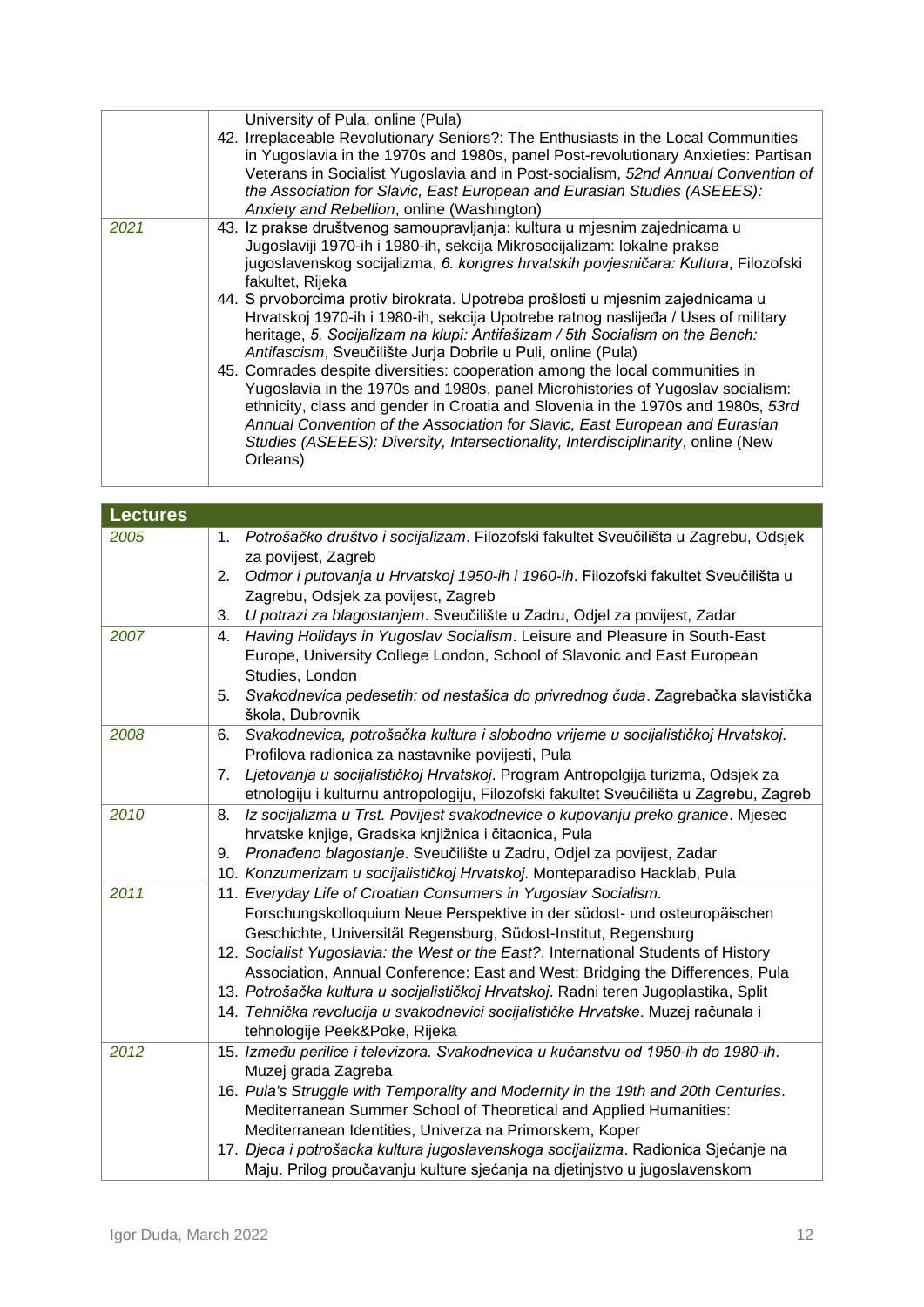| 18. Prijepori o potrošačkoj kulturi u socijalističkoj Hrvatskoj. Filozofski fakultet<br>Sveučilišta u Rijeci, Odsjek za kulturalne studije, Rijeka (repeated in 2013)<br>19. Croatia in Socialist Yugoslavia: an Overview. Universität Regensburg, Fakultät für<br>2013<br>Philosophie, Kunst-, Geschichts- und Gesellschaftswissenschaften, Institut für<br>Geschichte, Lehrstuhl für Geschichte Südost- und Osteuropas, Regensburg<br>20. Tito's Pioneers and Yugoslav Socialist Ideology. Forschungskolloquium Neue<br>Perspektiven in der südost- und osteuropäischen Geschichte, Lehrstuhl<br>Geschichte Südost- und Osteuropas, Universität Regensburg & Institut für Ost-<br>und Südosteuropaforschung, Regensburg<br>21. Uhodavanje socijalizma. Hrvatska 1945-1955., program of the exhibition<br>Reflections of Time 1945-1955, Centar za povijesna i kulturološka istraživanja<br>socijalizma and Arheološki muzej Istre, Pula<br>22. Well-Being Found? Standard of Living in Socialist Croatia. Central European<br>University, Budapest<br>23. Socijalni turizam i socijalizam: slučaj Fažana. Državni arhiv u Pazinu, Pazin<br>24. Jadran za radnike. Socijalni turizam u jugoslavenskom socijalizmu, Institute for<br>2014<br>Philosophy and Social Theory, University of Belgrade, Belgrade<br>25. Shopping Abroad and Socialist Yugoslavia: a Necessity or a Whim? School of<br>Slavonic and East European Studies, University College London, London<br>26. Tourism, Identity and Liberalization in Socialist Yugoslavia, Zentrum für<br>Südosteuropastudien (CSEES), Karl-Franzens-Universität Graz, Graz<br>2015<br>27. Životni standard i potrošačka kultura u socijalističkoj Jugoslaviji, program of the<br>exhibition They Never had It Better?, Museum of Yugoslav History, Belgrade<br>28. Djetinjstvo između pionira i smogovaca, panel discussion Kako smo odrastali?<br>Djetinjstvo između socijalističkog Istoka i kapitalističkog Zapada, program of the<br>exhibition They Never had It Better?, Museum of Yugoslav History, Belgrade<br>29. Social History of Croatia in Socialist Yugoslavia, Institute of Slavic Studies, Adam<br>Mickiewicz University of Poznan, Poznan<br>30. Kultura putovanja i masovni turizam u socijalističkoj Hrvatskoj, Institute of Slavic<br>Studies, Adam Mickiewicz University of Poznan, Poznan<br>31. Research of the History of Everyday Life in Socialist Yugoslavia, Doktorska<br>radionica: Povijest svakodnevice u socijalističkoj Jugoslaviji/Doctoral Workshop:<br>The History of Everyday Life in Socialist Yugoslavia, Juraj Dobrila University of<br>Pula<br>32. New Researches of Everyday Life and Socio-Cultural History of Yugoslav<br>Socialism, Zentrum für Zeithistorische Forschung, Potsdam<br>33. Tito's Pioneers: Childhood and the Ideology of Yugoslav Socialism, Humboldt-<br>Universität zu Berlin, Lehrstuhl für Südosteuropäische Geschichte, Berlin<br>34. Savez pionira Jugoslavije između politike i zabave, Filozofski fakultet Univerziteta<br>u Sarajevu, Sarajevo<br>35. Social History of Socialist Yugoslavia: State of the Art, Doctoral colloquium, Karl-<br>2016<br>Franzens-Universität Graz, CSEES, Graz<br>36. Consumer Culture and Socialism: Croatia and the Yugoslav Case, Charles<br>University of Prague, Prague<br>37. Savez pionira Jugoslavije i djetinjstvo u socijalizmu, Dan povijesti (Kliofest) – Dan<br>otvorenih vrata Odsjeka za povijest, Filozofski fakultet, Pula<br>38. 'For the Homeland with Tito': Yugoslav Pioneers and their Devotion to the<br>President, Karl-Franzens-Universität Graz, CSEES, Graz<br>39. Savez pionira Jugoslavije između politike i zabave, Institut na nacionalna istorija,<br>Skopje<br>40. Svakodnevica u socijalizmu, Knjižnice Grada Zagreba, Knjižnica August Cesarec,<br>Zagreb<br>41. Savez pionira Jugoslavije: od djeteta do socijalističkog čovjeka, Filozofski fakultet,<br>Beograd<br>2017<br>42. Savez pionira Jugoslavije i stvaranje socijalističkoga čovjeka, Zgodovinsko društvo<br>Ljubljana – Muzej novejše zgodovine Slovenije, Ljubljana | socijalizmu, Filozofski fakultet Sveučilišta u Zagrebu, Zagreb                    |
|----------------------------------------------------------------------------------------------------------------------------------------------------------------------------------------------------------------------------------------------------------------------------------------------------------------------------------------------------------------------------------------------------------------------------------------------------------------------------------------------------------------------------------------------------------------------------------------------------------------------------------------------------------------------------------------------------------------------------------------------------------------------------------------------------------------------------------------------------------------------------------------------------------------------------------------------------------------------------------------------------------------------------------------------------------------------------------------------------------------------------------------------------------------------------------------------------------------------------------------------------------------------------------------------------------------------------------------------------------------------------------------------------------------------------------------------------------------------------------------------------------------------------------------------------------------------------------------------------------------------------------------------------------------------------------------------------------------------------------------------------------------------------------------------------------------------------------------------------------------------------------------------------------------------------------------------------------------------------------------------------------------------------------------------------------------------------------------------------------------------------------------------------------------------------------------------------------------------------------------------------------------------------------------------------------------------------------------------------------------------------------------------------------------------------------------------------------------------------------------------------------------------------------------------------------------------------------------------------------------------------------------------------------------------------------------------------------------------------------------------------------------------------------------------------------------------------------------------------------------------------------------------------------------------------------------------------------------------------------------------------------------------------------------------------------------------------------------------------------------------------------------------------------------------------------------------------------------------------------------------------------------------------------------------------------------------------------------------------------------------------------------------------------------------------------------------------------------------------------------------------------------------------------------------------------------------------------------------------------------------------------------------------------------------------------------------------------------------------------------------------------------------------------------------------------------------------------------------------------------------------------------------------------------------------------------------------------------------------------------------------------------------------------------------------------------------------------------------------------------------------|-----------------------------------------------------------------------------------|
|                                                                                                                                                                                                                                                                                                                                                                                                                                                                                                                                                                                                                                                                                                                                                                                                                                                                                                                                                                                                                                                                                                                                                                                                                                                                                                                                                                                                                                                                                                                                                                                                                                                                                                                                                                                                                                                                                                                                                                                                                                                                                                                                                                                                                                                                                                                                                                                                                                                                                                                                                                                                                                                                                                                                                                                                                                                                                                                                                                                                                                                                                                                                                                                                                                                                                                                                                                                                                                                                                                                                                                                                                                                                                                                                                                                                                                                                                                                                                                                                                                                                                                                            |                                                                                   |
|                                                                                                                                                                                                                                                                                                                                                                                                                                                                                                                                                                                                                                                                                                                                                                                                                                                                                                                                                                                                                                                                                                                                                                                                                                                                                                                                                                                                                                                                                                                                                                                                                                                                                                                                                                                                                                                                                                                                                                                                                                                                                                                                                                                                                                                                                                                                                                                                                                                                                                                                                                                                                                                                                                                                                                                                                                                                                                                                                                                                                                                                                                                                                                                                                                                                                                                                                                                                                                                                                                                                                                                                                                                                                                                                                                                                                                                                                                                                                                                                                                                                                                                            |                                                                                   |
|                                                                                                                                                                                                                                                                                                                                                                                                                                                                                                                                                                                                                                                                                                                                                                                                                                                                                                                                                                                                                                                                                                                                                                                                                                                                                                                                                                                                                                                                                                                                                                                                                                                                                                                                                                                                                                                                                                                                                                                                                                                                                                                                                                                                                                                                                                                                                                                                                                                                                                                                                                                                                                                                                                                                                                                                                                                                                                                                                                                                                                                                                                                                                                                                                                                                                                                                                                                                                                                                                                                                                                                                                                                                                                                                                                                                                                                                                                                                                                                                                                                                                                                            |                                                                                   |
|                                                                                                                                                                                                                                                                                                                                                                                                                                                                                                                                                                                                                                                                                                                                                                                                                                                                                                                                                                                                                                                                                                                                                                                                                                                                                                                                                                                                                                                                                                                                                                                                                                                                                                                                                                                                                                                                                                                                                                                                                                                                                                                                                                                                                                                                                                                                                                                                                                                                                                                                                                                                                                                                                                                                                                                                                                                                                                                                                                                                                                                                                                                                                                                                                                                                                                                                                                                                                                                                                                                                                                                                                                                                                                                                                                                                                                                                                                                                                                                                                                                                                                                            |                                                                                   |
|                                                                                                                                                                                                                                                                                                                                                                                                                                                                                                                                                                                                                                                                                                                                                                                                                                                                                                                                                                                                                                                                                                                                                                                                                                                                                                                                                                                                                                                                                                                                                                                                                                                                                                                                                                                                                                                                                                                                                                                                                                                                                                                                                                                                                                                                                                                                                                                                                                                                                                                                                                                                                                                                                                                                                                                                                                                                                                                                                                                                                                                                                                                                                                                                                                                                                                                                                                                                                                                                                                                                                                                                                                                                                                                                                                                                                                                                                                                                                                                                                                                                                                                            |                                                                                   |
|                                                                                                                                                                                                                                                                                                                                                                                                                                                                                                                                                                                                                                                                                                                                                                                                                                                                                                                                                                                                                                                                                                                                                                                                                                                                                                                                                                                                                                                                                                                                                                                                                                                                                                                                                                                                                                                                                                                                                                                                                                                                                                                                                                                                                                                                                                                                                                                                                                                                                                                                                                                                                                                                                                                                                                                                                                                                                                                                                                                                                                                                                                                                                                                                                                                                                                                                                                                                                                                                                                                                                                                                                                                                                                                                                                                                                                                                                                                                                                                                                                                                                                                            |                                                                                   |
|                                                                                                                                                                                                                                                                                                                                                                                                                                                                                                                                                                                                                                                                                                                                                                                                                                                                                                                                                                                                                                                                                                                                                                                                                                                                                                                                                                                                                                                                                                                                                                                                                                                                                                                                                                                                                                                                                                                                                                                                                                                                                                                                                                                                                                                                                                                                                                                                                                                                                                                                                                                                                                                                                                                                                                                                                                                                                                                                                                                                                                                                                                                                                                                                                                                                                                                                                                                                                                                                                                                                                                                                                                                                                                                                                                                                                                                                                                                                                                                                                                                                                                                            |                                                                                   |
|                                                                                                                                                                                                                                                                                                                                                                                                                                                                                                                                                                                                                                                                                                                                                                                                                                                                                                                                                                                                                                                                                                                                                                                                                                                                                                                                                                                                                                                                                                                                                                                                                                                                                                                                                                                                                                                                                                                                                                                                                                                                                                                                                                                                                                                                                                                                                                                                                                                                                                                                                                                                                                                                                                                                                                                                                                                                                                                                                                                                                                                                                                                                                                                                                                                                                                                                                                                                                                                                                                                                                                                                                                                                                                                                                                                                                                                                                                                                                                                                                                                                                                                            |                                                                                   |
|                                                                                                                                                                                                                                                                                                                                                                                                                                                                                                                                                                                                                                                                                                                                                                                                                                                                                                                                                                                                                                                                                                                                                                                                                                                                                                                                                                                                                                                                                                                                                                                                                                                                                                                                                                                                                                                                                                                                                                                                                                                                                                                                                                                                                                                                                                                                                                                                                                                                                                                                                                                                                                                                                                                                                                                                                                                                                                                                                                                                                                                                                                                                                                                                                                                                                                                                                                                                                                                                                                                                                                                                                                                                                                                                                                                                                                                                                                                                                                                                                                                                                                                            |                                                                                   |
|                                                                                                                                                                                                                                                                                                                                                                                                                                                                                                                                                                                                                                                                                                                                                                                                                                                                                                                                                                                                                                                                                                                                                                                                                                                                                                                                                                                                                                                                                                                                                                                                                                                                                                                                                                                                                                                                                                                                                                                                                                                                                                                                                                                                                                                                                                                                                                                                                                                                                                                                                                                                                                                                                                                                                                                                                                                                                                                                                                                                                                                                                                                                                                                                                                                                                                                                                                                                                                                                                                                                                                                                                                                                                                                                                                                                                                                                                                                                                                                                                                                                                                                            |                                                                                   |
|                                                                                                                                                                                                                                                                                                                                                                                                                                                                                                                                                                                                                                                                                                                                                                                                                                                                                                                                                                                                                                                                                                                                                                                                                                                                                                                                                                                                                                                                                                                                                                                                                                                                                                                                                                                                                                                                                                                                                                                                                                                                                                                                                                                                                                                                                                                                                                                                                                                                                                                                                                                                                                                                                                                                                                                                                                                                                                                                                                                                                                                                                                                                                                                                                                                                                                                                                                                                                                                                                                                                                                                                                                                                                                                                                                                                                                                                                                                                                                                                                                                                                                                            |                                                                                   |
|                                                                                                                                                                                                                                                                                                                                                                                                                                                                                                                                                                                                                                                                                                                                                                                                                                                                                                                                                                                                                                                                                                                                                                                                                                                                                                                                                                                                                                                                                                                                                                                                                                                                                                                                                                                                                                                                                                                                                                                                                                                                                                                                                                                                                                                                                                                                                                                                                                                                                                                                                                                                                                                                                                                                                                                                                                                                                                                                                                                                                                                                                                                                                                                                                                                                                                                                                                                                                                                                                                                                                                                                                                                                                                                                                                                                                                                                                                                                                                                                                                                                                                                            |                                                                                   |
|                                                                                                                                                                                                                                                                                                                                                                                                                                                                                                                                                                                                                                                                                                                                                                                                                                                                                                                                                                                                                                                                                                                                                                                                                                                                                                                                                                                                                                                                                                                                                                                                                                                                                                                                                                                                                                                                                                                                                                                                                                                                                                                                                                                                                                                                                                                                                                                                                                                                                                                                                                                                                                                                                                                                                                                                                                                                                                                                                                                                                                                                                                                                                                                                                                                                                                                                                                                                                                                                                                                                                                                                                                                                                                                                                                                                                                                                                                                                                                                                                                                                                                                            |                                                                                   |
|                                                                                                                                                                                                                                                                                                                                                                                                                                                                                                                                                                                                                                                                                                                                                                                                                                                                                                                                                                                                                                                                                                                                                                                                                                                                                                                                                                                                                                                                                                                                                                                                                                                                                                                                                                                                                                                                                                                                                                                                                                                                                                                                                                                                                                                                                                                                                                                                                                                                                                                                                                                                                                                                                                                                                                                                                                                                                                                                                                                                                                                                                                                                                                                                                                                                                                                                                                                                                                                                                                                                                                                                                                                                                                                                                                                                                                                                                                                                                                                                                                                                                                                            |                                                                                   |
|                                                                                                                                                                                                                                                                                                                                                                                                                                                                                                                                                                                                                                                                                                                                                                                                                                                                                                                                                                                                                                                                                                                                                                                                                                                                                                                                                                                                                                                                                                                                                                                                                                                                                                                                                                                                                                                                                                                                                                                                                                                                                                                                                                                                                                                                                                                                                                                                                                                                                                                                                                                                                                                                                                                                                                                                                                                                                                                                                                                                                                                                                                                                                                                                                                                                                                                                                                                                                                                                                                                                                                                                                                                                                                                                                                                                                                                                                                                                                                                                                                                                                                                            |                                                                                   |
|                                                                                                                                                                                                                                                                                                                                                                                                                                                                                                                                                                                                                                                                                                                                                                                                                                                                                                                                                                                                                                                                                                                                                                                                                                                                                                                                                                                                                                                                                                                                                                                                                                                                                                                                                                                                                                                                                                                                                                                                                                                                                                                                                                                                                                                                                                                                                                                                                                                                                                                                                                                                                                                                                                                                                                                                                                                                                                                                                                                                                                                                                                                                                                                                                                                                                                                                                                                                                                                                                                                                                                                                                                                                                                                                                                                                                                                                                                                                                                                                                                                                                                                            |                                                                                   |
|                                                                                                                                                                                                                                                                                                                                                                                                                                                                                                                                                                                                                                                                                                                                                                                                                                                                                                                                                                                                                                                                                                                                                                                                                                                                                                                                                                                                                                                                                                                                                                                                                                                                                                                                                                                                                                                                                                                                                                                                                                                                                                                                                                                                                                                                                                                                                                                                                                                                                                                                                                                                                                                                                                                                                                                                                                                                                                                                                                                                                                                                                                                                                                                                                                                                                                                                                                                                                                                                                                                                                                                                                                                                                                                                                                                                                                                                                                                                                                                                                                                                                                                            |                                                                                   |
|                                                                                                                                                                                                                                                                                                                                                                                                                                                                                                                                                                                                                                                                                                                                                                                                                                                                                                                                                                                                                                                                                                                                                                                                                                                                                                                                                                                                                                                                                                                                                                                                                                                                                                                                                                                                                                                                                                                                                                                                                                                                                                                                                                                                                                                                                                                                                                                                                                                                                                                                                                                                                                                                                                                                                                                                                                                                                                                                                                                                                                                                                                                                                                                                                                                                                                                                                                                                                                                                                                                                                                                                                                                                                                                                                                                                                                                                                                                                                                                                                                                                                                                            |                                                                                   |
|                                                                                                                                                                                                                                                                                                                                                                                                                                                                                                                                                                                                                                                                                                                                                                                                                                                                                                                                                                                                                                                                                                                                                                                                                                                                                                                                                                                                                                                                                                                                                                                                                                                                                                                                                                                                                                                                                                                                                                                                                                                                                                                                                                                                                                                                                                                                                                                                                                                                                                                                                                                                                                                                                                                                                                                                                                                                                                                                                                                                                                                                                                                                                                                                                                                                                                                                                                                                                                                                                                                                                                                                                                                                                                                                                                                                                                                                                                                                                                                                                                                                                                                            |                                                                                   |
|                                                                                                                                                                                                                                                                                                                                                                                                                                                                                                                                                                                                                                                                                                                                                                                                                                                                                                                                                                                                                                                                                                                                                                                                                                                                                                                                                                                                                                                                                                                                                                                                                                                                                                                                                                                                                                                                                                                                                                                                                                                                                                                                                                                                                                                                                                                                                                                                                                                                                                                                                                                                                                                                                                                                                                                                                                                                                                                                                                                                                                                                                                                                                                                                                                                                                                                                                                                                                                                                                                                                                                                                                                                                                                                                                                                                                                                                                                                                                                                                                                                                                                                            |                                                                                   |
|                                                                                                                                                                                                                                                                                                                                                                                                                                                                                                                                                                                                                                                                                                                                                                                                                                                                                                                                                                                                                                                                                                                                                                                                                                                                                                                                                                                                                                                                                                                                                                                                                                                                                                                                                                                                                                                                                                                                                                                                                                                                                                                                                                                                                                                                                                                                                                                                                                                                                                                                                                                                                                                                                                                                                                                                                                                                                                                                                                                                                                                                                                                                                                                                                                                                                                                                                                                                                                                                                                                                                                                                                                                                                                                                                                                                                                                                                                                                                                                                                                                                                                                            |                                                                                   |
|                                                                                                                                                                                                                                                                                                                                                                                                                                                                                                                                                                                                                                                                                                                                                                                                                                                                                                                                                                                                                                                                                                                                                                                                                                                                                                                                                                                                                                                                                                                                                                                                                                                                                                                                                                                                                                                                                                                                                                                                                                                                                                                                                                                                                                                                                                                                                                                                                                                                                                                                                                                                                                                                                                                                                                                                                                                                                                                                                                                                                                                                                                                                                                                                                                                                                                                                                                                                                                                                                                                                                                                                                                                                                                                                                                                                                                                                                                                                                                                                                                                                                                                            |                                                                                   |
|                                                                                                                                                                                                                                                                                                                                                                                                                                                                                                                                                                                                                                                                                                                                                                                                                                                                                                                                                                                                                                                                                                                                                                                                                                                                                                                                                                                                                                                                                                                                                                                                                                                                                                                                                                                                                                                                                                                                                                                                                                                                                                                                                                                                                                                                                                                                                                                                                                                                                                                                                                                                                                                                                                                                                                                                                                                                                                                                                                                                                                                                                                                                                                                                                                                                                                                                                                                                                                                                                                                                                                                                                                                                                                                                                                                                                                                                                                                                                                                                                                                                                                                            |                                                                                   |
|                                                                                                                                                                                                                                                                                                                                                                                                                                                                                                                                                                                                                                                                                                                                                                                                                                                                                                                                                                                                                                                                                                                                                                                                                                                                                                                                                                                                                                                                                                                                                                                                                                                                                                                                                                                                                                                                                                                                                                                                                                                                                                                                                                                                                                                                                                                                                                                                                                                                                                                                                                                                                                                                                                                                                                                                                                                                                                                                                                                                                                                                                                                                                                                                                                                                                                                                                                                                                                                                                                                                                                                                                                                                                                                                                                                                                                                                                                                                                                                                                                                                                                                            |                                                                                   |
|                                                                                                                                                                                                                                                                                                                                                                                                                                                                                                                                                                                                                                                                                                                                                                                                                                                                                                                                                                                                                                                                                                                                                                                                                                                                                                                                                                                                                                                                                                                                                                                                                                                                                                                                                                                                                                                                                                                                                                                                                                                                                                                                                                                                                                                                                                                                                                                                                                                                                                                                                                                                                                                                                                                                                                                                                                                                                                                                                                                                                                                                                                                                                                                                                                                                                                                                                                                                                                                                                                                                                                                                                                                                                                                                                                                                                                                                                                                                                                                                                                                                                                                            |                                                                                   |
|                                                                                                                                                                                                                                                                                                                                                                                                                                                                                                                                                                                                                                                                                                                                                                                                                                                                                                                                                                                                                                                                                                                                                                                                                                                                                                                                                                                                                                                                                                                                                                                                                                                                                                                                                                                                                                                                                                                                                                                                                                                                                                                                                                                                                                                                                                                                                                                                                                                                                                                                                                                                                                                                                                                                                                                                                                                                                                                                                                                                                                                                                                                                                                                                                                                                                                                                                                                                                                                                                                                                                                                                                                                                                                                                                                                                                                                                                                                                                                                                                                                                                                                            |                                                                                   |
|                                                                                                                                                                                                                                                                                                                                                                                                                                                                                                                                                                                                                                                                                                                                                                                                                                                                                                                                                                                                                                                                                                                                                                                                                                                                                                                                                                                                                                                                                                                                                                                                                                                                                                                                                                                                                                                                                                                                                                                                                                                                                                                                                                                                                                                                                                                                                                                                                                                                                                                                                                                                                                                                                                                                                                                                                                                                                                                                                                                                                                                                                                                                                                                                                                                                                                                                                                                                                                                                                                                                                                                                                                                                                                                                                                                                                                                                                                                                                                                                                                                                                                                            |                                                                                   |
|                                                                                                                                                                                                                                                                                                                                                                                                                                                                                                                                                                                                                                                                                                                                                                                                                                                                                                                                                                                                                                                                                                                                                                                                                                                                                                                                                                                                                                                                                                                                                                                                                                                                                                                                                                                                                                                                                                                                                                                                                                                                                                                                                                                                                                                                                                                                                                                                                                                                                                                                                                                                                                                                                                                                                                                                                                                                                                                                                                                                                                                                                                                                                                                                                                                                                                                                                                                                                                                                                                                                                                                                                                                                                                                                                                                                                                                                                                                                                                                                                                                                                                                            |                                                                                   |
|                                                                                                                                                                                                                                                                                                                                                                                                                                                                                                                                                                                                                                                                                                                                                                                                                                                                                                                                                                                                                                                                                                                                                                                                                                                                                                                                                                                                                                                                                                                                                                                                                                                                                                                                                                                                                                                                                                                                                                                                                                                                                                                                                                                                                                                                                                                                                                                                                                                                                                                                                                                                                                                                                                                                                                                                                                                                                                                                                                                                                                                                                                                                                                                                                                                                                                                                                                                                                                                                                                                                                                                                                                                                                                                                                                                                                                                                                                                                                                                                                                                                                                                            |                                                                                   |
|                                                                                                                                                                                                                                                                                                                                                                                                                                                                                                                                                                                                                                                                                                                                                                                                                                                                                                                                                                                                                                                                                                                                                                                                                                                                                                                                                                                                                                                                                                                                                                                                                                                                                                                                                                                                                                                                                                                                                                                                                                                                                                                                                                                                                                                                                                                                                                                                                                                                                                                                                                                                                                                                                                                                                                                                                                                                                                                                                                                                                                                                                                                                                                                                                                                                                                                                                                                                                                                                                                                                                                                                                                                                                                                                                                                                                                                                                                                                                                                                                                                                                                                            |                                                                                   |
|                                                                                                                                                                                                                                                                                                                                                                                                                                                                                                                                                                                                                                                                                                                                                                                                                                                                                                                                                                                                                                                                                                                                                                                                                                                                                                                                                                                                                                                                                                                                                                                                                                                                                                                                                                                                                                                                                                                                                                                                                                                                                                                                                                                                                                                                                                                                                                                                                                                                                                                                                                                                                                                                                                                                                                                                                                                                                                                                                                                                                                                                                                                                                                                                                                                                                                                                                                                                                                                                                                                                                                                                                                                                                                                                                                                                                                                                                                                                                                                                                                                                                                                            |                                                                                   |
|                                                                                                                                                                                                                                                                                                                                                                                                                                                                                                                                                                                                                                                                                                                                                                                                                                                                                                                                                                                                                                                                                                                                                                                                                                                                                                                                                                                                                                                                                                                                                                                                                                                                                                                                                                                                                                                                                                                                                                                                                                                                                                                                                                                                                                                                                                                                                                                                                                                                                                                                                                                                                                                                                                                                                                                                                                                                                                                                                                                                                                                                                                                                                                                                                                                                                                                                                                                                                                                                                                                                                                                                                                                                                                                                                                                                                                                                                                                                                                                                                                                                                                                            |                                                                                   |
|                                                                                                                                                                                                                                                                                                                                                                                                                                                                                                                                                                                                                                                                                                                                                                                                                                                                                                                                                                                                                                                                                                                                                                                                                                                                                                                                                                                                                                                                                                                                                                                                                                                                                                                                                                                                                                                                                                                                                                                                                                                                                                                                                                                                                                                                                                                                                                                                                                                                                                                                                                                                                                                                                                                                                                                                                                                                                                                                                                                                                                                                                                                                                                                                                                                                                                                                                                                                                                                                                                                                                                                                                                                                                                                                                                                                                                                                                                                                                                                                                                                                                                                            |                                                                                   |
|                                                                                                                                                                                                                                                                                                                                                                                                                                                                                                                                                                                                                                                                                                                                                                                                                                                                                                                                                                                                                                                                                                                                                                                                                                                                                                                                                                                                                                                                                                                                                                                                                                                                                                                                                                                                                                                                                                                                                                                                                                                                                                                                                                                                                                                                                                                                                                                                                                                                                                                                                                                                                                                                                                                                                                                                                                                                                                                                                                                                                                                                                                                                                                                                                                                                                                                                                                                                                                                                                                                                                                                                                                                                                                                                                                                                                                                                                                                                                                                                                                                                                                                            |                                                                                   |
|                                                                                                                                                                                                                                                                                                                                                                                                                                                                                                                                                                                                                                                                                                                                                                                                                                                                                                                                                                                                                                                                                                                                                                                                                                                                                                                                                                                                                                                                                                                                                                                                                                                                                                                                                                                                                                                                                                                                                                                                                                                                                                                                                                                                                                                                                                                                                                                                                                                                                                                                                                                                                                                                                                                                                                                                                                                                                                                                                                                                                                                                                                                                                                                                                                                                                                                                                                                                                                                                                                                                                                                                                                                                                                                                                                                                                                                                                                                                                                                                                                                                                                                            |                                                                                   |
|                                                                                                                                                                                                                                                                                                                                                                                                                                                                                                                                                                                                                                                                                                                                                                                                                                                                                                                                                                                                                                                                                                                                                                                                                                                                                                                                                                                                                                                                                                                                                                                                                                                                                                                                                                                                                                                                                                                                                                                                                                                                                                                                                                                                                                                                                                                                                                                                                                                                                                                                                                                                                                                                                                                                                                                                                                                                                                                                                                                                                                                                                                                                                                                                                                                                                                                                                                                                                                                                                                                                                                                                                                                                                                                                                                                                                                                                                                                                                                                                                                                                                                                            |                                                                                   |
|                                                                                                                                                                                                                                                                                                                                                                                                                                                                                                                                                                                                                                                                                                                                                                                                                                                                                                                                                                                                                                                                                                                                                                                                                                                                                                                                                                                                                                                                                                                                                                                                                                                                                                                                                                                                                                                                                                                                                                                                                                                                                                                                                                                                                                                                                                                                                                                                                                                                                                                                                                                                                                                                                                                                                                                                                                                                                                                                                                                                                                                                                                                                                                                                                                                                                                                                                                                                                                                                                                                                                                                                                                                                                                                                                                                                                                                                                                                                                                                                                                                                                                                            |                                                                                   |
|                                                                                                                                                                                                                                                                                                                                                                                                                                                                                                                                                                                                                                                                                                                                                                                                                                                                                                                                                                                                                                                                                                                                                                                                                                                                                                                                                                                                                                                                                                                                                                                                                                                                                                                                                                                                                                                                                                                                                                                                                                                                                                                                                                                                                                                                                                                                                                                                                                                                                                                                                                                                                                                                                                                                                                                                                                                                                                                                                                                                                                                                                                                                                                                                                                                                                                                                                                                                                                                                                                                                                                                                                                                                                                                                                                                                                                                                                                                                                                                                                                                                                                                            |                                                                                   |
|                                                                                                                                                                                                                                                                                                                                                                                                                                                                                                                                                                                                                                                                                                                                                                                                                                                                                                                                                                                                                                                                                                                                                                                                                                                                                                                                                                                                                                                                                                                                                                                                                                                                                                                                                                                                                                                                                                                                                                                                                                                                                                                                                                                                                                                                                                                                                                                                                                                                                                                                                                                                                                                                                                                                                                                                                                                                                                                                                                                                                                                                                                                                                                                                                                                                                                                                                                                                                                                                                                                                                                                                                                                                                                                                                                                                                                                                                                                                                                                                                                                                                                                            |                                                                                   |
|                                                                                                                                                                                                                                                                                                                                                                                                                                                                                                                                                                                                                                                                                                                                                                                                                                                                                                                                                                                                                                                                                                                                                                                                                                                                                                                                                                                                                                                                                                                                                                                                                                                                                                                                                                                                                                                                                                                                                                                                                                                                                                                                                                                                                                                                                                                                                                                                                                                                                                                                                                                                                                                                                                                                                                                                                                                                                                                                                                                                                                                                                                                                                                                                                                                                                                                                                                                                                                                                                                                                                                                                                                                                                                                                                                                                                                                                                                                                                                                                                                                                                                                            |                                                                                   |
|                                                                                                                                                                                                                                                                                                                                                                                                                                                                                                                                                                                                                                                                                                                                                                                                                                                                                                                                                                                                                                                                                                                                                                                                                                                                                                                                                                                                                                                                                                                                                                                                                                                                                                                                                                                                                                                                                                                                                                                                                                                                                                                                                                                                                                                                                                                                                                                                                                                                                                                                                                                                                                                                                                                                                                                                                                                                                                                                                                                                                                                                                                                                                                                                                                                                                                                                                                                                                                                                                                                                                                                                                                                                                                                                                                                                                                                                                                                                                                                                                                                                                                                            |                                                                                   |
|                                                                                                                                                                                                                                                                                                                                                                                                                                                                                                                                                                                                                                                                                                                                                                                                                                                                                                                                                                                                                                                                                                                                                                                                                                                                                                                                                                                                                                                                                                                                                                                                                                                                                                                                                                                                                                                                                                                                                                                                                                                                                                                                                                                                                                                                                                                                                                                                                                                                                                                                                                                                                                                                                                                                                                                                                                                                                                                                                                                                                                                                                                                                                                                                                                                                                                                                                                                                                                                                                                                                                                                                                                                                                                                                                                                                                                                                                                                                                                                                                                                                                                                            |                                                                                   |
|                                                                                                                                                                                                                                                                                                                                                                                                                                                                                                                                                                                                                                                                                                                                                                                                                                                                                                                                                                                                                                                                                                                                                                                                                                                                                                                                                                                                                                                                                                                                                                                                                                                                                                                                                                                                                                                                                                                                                                                                                                                                                                                                                                                                                                                                                                                                                                                                                                                                                                                                                                                                                                                                                                                                                                                                                                                                                                                                                                                                                                                                                                                                                                                                                                                                                                                                                                                                                                                                                                                                                                                                                                                                                                                                                                                                                                                                                                                                                                                                                                                                                                                            |                                                                                   |
|                                                                                                                                                                                                                                                                                                                                                                                                                                                                                                                                                                                                                                                                                                                                                                                                                                                                                                                                                                                                                                                                                                                                                                                                                                                                                                                                                                                                                                                                                                                                                                                                                                                                                                                                                                                                                                                                                                                                                                                                                                                                                                                                                                                                                                                                                                                                                                                                                                                                                                                                                                                                                                                                                                                                                                                                                                                                                                                                                                                                                                                                                                                                                                                                                                                                                                                                                                                                                                                                                                                                                                                                                                                                                                                                                                                                                                                                                                                                                                                                                                                                                                                            |                                                                                   |
|                                                                                                                                                                                                                                                                                                                                                                                                                                                                                                                                                                                                                                                                                                                                                                                                                                                                                                                                                                                                                                                                                                                                                                                                                                                                                                                                                                                                                                                                                                                                                                                                                                                                                                                                                                                                                                                                                                                                                                                                                                                                                                                                                                                                                                                                                                                                                                                                                                                                                                                                                                                                                                                                                                                                                                                                                                                                                                                                                                                                                                                                                                                                                                                                                                                                                                                                                                                                                                                                                                                                                                                                                                                                                                                                                                                                                                                                                                                                                                                                                                                                                                                            |                                                                                   |
|                                                                                                                                                                                                                                                                                                                                                                                                                                                                                                                                                                                                                                                                                                                                                                                                                                                                                                                                                                                                                                                                                                                                                                                                                                                                                                                                                                                                                                                                                                                                                                                                                                                                                                                                                                                                                                                                                                                                                                                                                                                                                                                                                                                                                                                                                                                                                                                                                                                                                                                                                                                                                                                                                                                                                                                                                                                                                                                                                                                                                                                                                                                                                                                                                                                                                                                                                                                                                                                                                                                                                                                                                                                                                                                                                                                                                                                                                                                                                                                                                                                                                                                            |                                                                                   |
|                                                                                                                                                                                                                                                                                                                                                                                                                                                                                                                                                                                                                                                                                                                                                                                                                                                                                                                                                                                                                                                                                                                                                                                                                                                                                                                                                                                                                                                                                                                                                                                                                                                                                                                                                                                                                                                                                                                                                                                                                                                                                                                                                                                                                                                                                                                                                                                                                                                                                                                                                                                                                                                                                                                                                                                                                                                                                                                                                                                                                                                                                                                                                                                                                                                                                                                                                                                                                                                                                                                                                                                                                                                                                                                                                                                                                                                                                                                                                                                                                                                                                                                            |                                                                                   |
|                                                                                                                                                                                                                                                                                                                                                                                                                                                                                                                                                                                                                                                                                                                                                                                                                                                                                                                                                                                                                                                                                                                                                                                                                                                                                                                                                                                                                                                                                                                                                                                                                                                                                                                                                                                                                                                                                                                                                                                                                                                                                                                                                                                                                                                                                                                                                                                                                                                                                                                                                                                                                                                                                                                                                                                                                                                                                                                                                                                                                                                                                                                                                                                                                                                                                                                                                                                                                                                                                                                                                                                                                                                                                                                                                                                                                                                                                                                                                                                                                                                                                                                            |                                                                                   |
|                                                                                                                                                                                                                                                                                                                                                                                                                                                                                                                                                                                                                                                                                                                                                                                                                                                                                                                                                                                                                                                                                                                                                                                                                                                                                                                                                                                                                                                                                                                                                                                                                                                                                                                                                                                                                                                                                                                                                                                                                                                                                                                                                                                                                                                                                                                                                                                                                                                                                                                                                                                                                                                                                                                                                                                                                                                                                                                                                                                                                                                                                                                                                                                                                                                                                                                                                                                                                                                                                                                                                                                                                                                                                                                                                                                                                                                                                                                                                                                                                                                                                                                            |                                                                                   |
|                                                                                                                                                                                                                                                                                                                                                                                                                                                                                                                                                                                                                                                                                                                                                                                                                                                                                                                                                                                                                                                                                                                                                                                                                                                                                                                                                                                                                                                                                                                                                                                                                                                                                                                                                                                                                                                                                                                                                                                                                                                                                                                                                                                                                                                                                                                                                                                                                                                                                                                                                                                                                                                                                                                                                                                                                                                                                                                                                                                                                                                                                                                                                                                                                                                                                                                                                                                                                                                                                                                                                                                                                                                                                                                                                                                                                                                                                                                                                                                                                                                                                                                            |                                                                                   |
|                                                                                                                                                                                                                                                                                                                                                                                                                                                                                                                                                                                                                                                                                                                                                                                                                                                                                                                                                                                                                                                                                                                                                                                                                                                                                                                                                                                                                                                                                                                                                                                                                                                                                                                                                                                                                                                                                                                                                                                                                                                                                                                                                                                                                                                                                                                                                                                                                                                                                                                                                                                                                                                                                                                                                                                                                                                                                                                                                                                                                                                                                                                                                                                                                                                                                                                                                                                                                                                                                                                                                                                                                                                                                                                                                                                                                                                                                                                                                                                                                                                                                                                            |                                                                                   |
|                                                                                                                                                                                                                                                                                                                                                                                                                                                                                                                                                                                                                                                                                                                                                                                                                                                                                                                                                                                                                                                                                                                                                                                                                                                                                                                                                                                                                                                                                                                                                                                                                                                                                                                                                                                                                                                                                                                                                                                                                                                                                                                                                                                                                                                                                                                                                                                                                                                                                                                                                                                                                                                                                                                                                                                                                                                                                                                                                                                                                                                                                                                                                                                                                                                                                                                                                                                                                                                                                                                                                                                                                                                                                                                                                                                                                                                                                                                                                                                                                                                                                                                            |                                                                                   |
|                                                                                                                                                                                                                                                                                                                                                                                                                                                                                                                                                                                                                                                                                                                                                                                                                                                                                                                                                                                                                                                                                                                                                                                                                                                                                                                                                                                                                                                                                                                                                                                                                                                                                                                                                                                                                                                                                                                                                                                                                                                                                                                                                                                                                                                                                                                                                                                                                                                                                                                                                                                                                                                                                                                                                                                                                                                                                                                                                                                                                                                                                                                                                                                                                                                                                                                                                                                                                                                                                                                                                                                                                                                                                                                                                                                                                                                                                                                                                                                                                                                                                                                            |                                                                                   |
|                                                                                                                                                                                                                                                                                                                                                                                                                                                                                                                                                                                                                                                                                                                                                                                                                                                                                                                                                                                                                                                                                                                                                                                                                                                                                                                                                                                                                                                                                                                                                                                                                                                                                                                                                                                                                                                                                                                                                                                                                                                                                                                                                                                                                                                                                                                                                                                                                                                                                                                                                                                                                                                                                                                                                                                                                                                                                                                                                                                                                                                                                                                                                                                                                                                                                                                                                                                                                                                                                                                                                                                                                                                                                                                                                                                                                                                                                                                                                                                                                                                                                                                            | 43. Stvaranje socijalističkoga čovjeka: jugoslavenski slučaj, Filozofski fakultet |